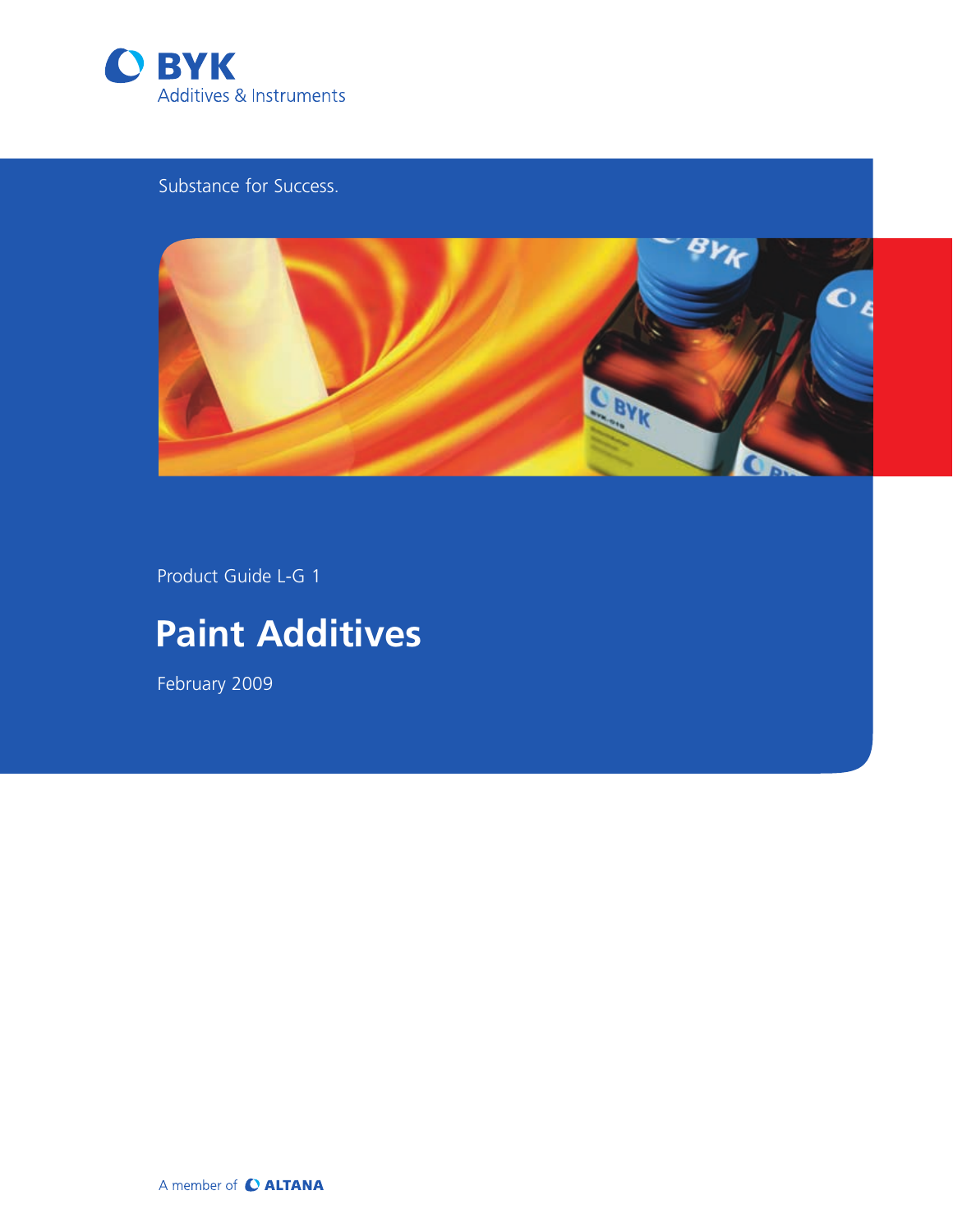#### **Paint Additives**

#### **Content**

| Wetting and Dispersing Additives (deflocculating)                                                                                                       | Page 4-5 |    |
|---------------------------------------------------------------------------------------------------------------------------------------------------------|----------|----|
| Wetting and Dispersing Additives (controlled flocculating)<br>Wetting and Dispersing Additives for Universal Pigment Concentrates<br>Pigment Synergists | Page     | 6  |
|                                                                                                                                                         |          |    |
| Silicone Surface Additives                                                                                                                              | Page     | 7  |
| Acrylate Leveling Additives, liquid                                                                                                                     |          |    |
| Acrylate Leveling Additives, powder form                                                                                                                |          |    |
| Nano Surface Additives                                                                                                                                  | Page     | 8  |
| Wax Emulsions and Dispersions in Water                                                                                                                  | Page     | 9  |
| Wax Dispersions in Organic Solvents                                                                                                                     | Page     | 10 |
| Micronized Wax Additives                                                                                                                                | Page     | 11 |
| Silicone Defoamers                                                                                                                                      | Page     | 12 |
| Polymer Defoamers (silicone-free)                                                                                                                       |          |    |
| Mineral Oil Defoamers                                                                                                                                   | Page     | 13 |
| Rheology Additives (liquid)                                                                                                                             | Page     | 14 |
| Inorganic UV Absorbers                                                                                                                                  |          |    |
| <b>Adhesion Promoters</b>                                                                                                                               |          |    |
| <b>Other Additives</b>                                                                                                                                  | Page     | 15 |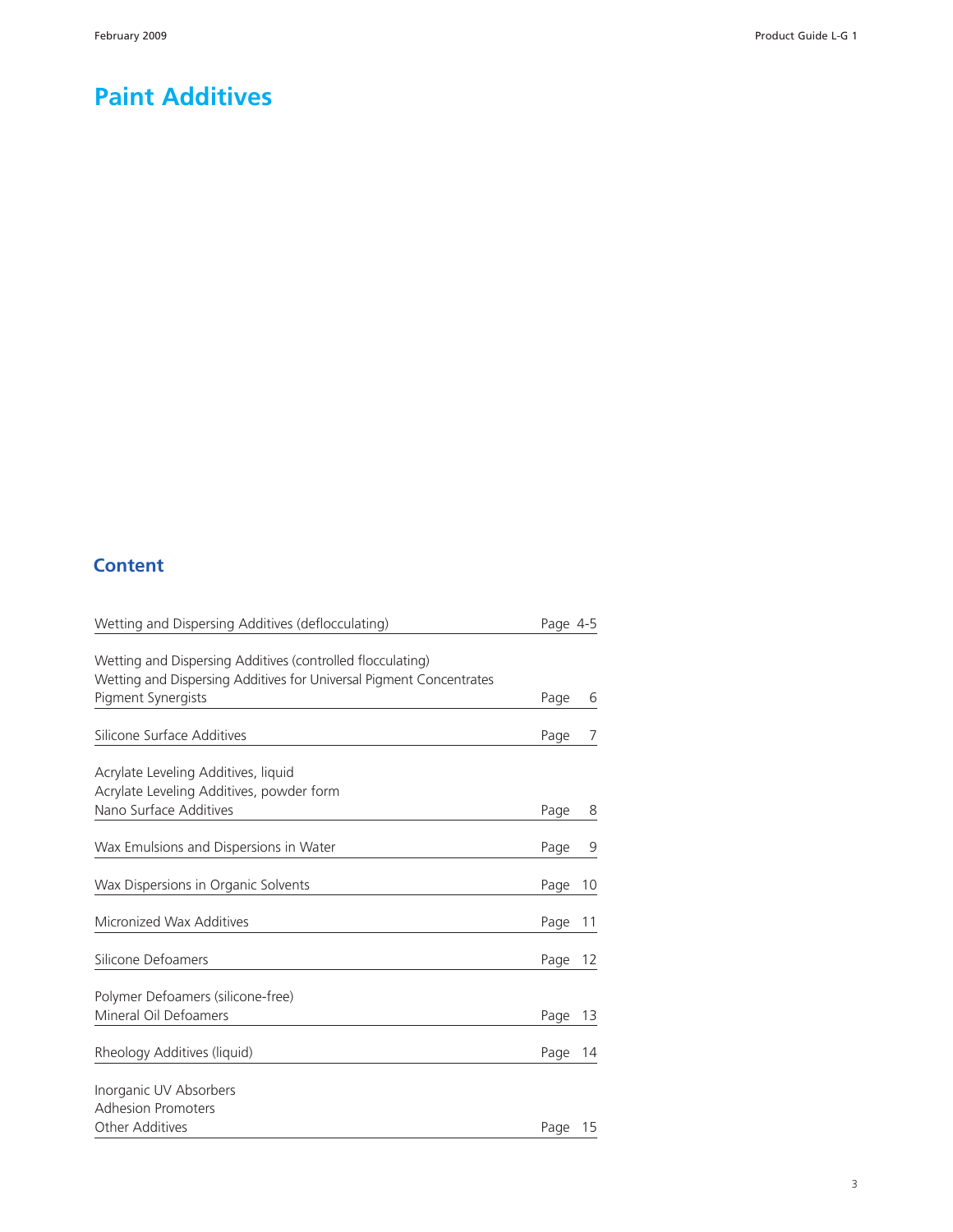### <span id="page-2-0"></span>**Wetting and Dispersing Additives (deflocculating)**

#### **for Wetting and Stabilization of Pigments and to avoid Flooding/Floating**

| <b>Additive</b>        | Composition                                               | Non-               | <b>Solvents</b>                                    | Acid                     | Amine        | <b>Recommended for</b> |                  |                        |                       |                                                                                                                                                                                                         |          |
|------------------------|-----------------------------------------------------------|--------------------|----------------------------------------------------|--------------------------|--------------|------------------------|------------------|------------------------|-----------------------|---------------------------------------------------------------------------------------------------------------------------------------------------------------------------------------------------------|----------|
|                        |                                                           | volatile<br>matter |                                                    | value                    | value        | <b>Aqueous systems</b> |                  |                        | Solvent-borne systems | Polar<br>×<br>×<br>and the state of the state of the state of the state of the state of the state of the state of the state of th<br>×<br>×<br>×<br>×<br>×<br>×<br>m.<br>ш<br><b>College</b><br>m.<br>× | Solvent- |
|                        |                                                           | (%)                |                                                    | (mg<br>KOH/g)            | (mg<br>KOH/g | <b>Emulsions Amine</b> | neutral-<br>ized | Non-<br>polar          | Medium-<br>polar      |                                                                                                                                                                                                         | free     |
| <b>ANTI-TERRA-U</b>    | Salt of polyamine amides<br>and acidic polyesters         | 50                 | Xylene/Isobutanol 8/1                              | 24                       | 19           |                        |                  |                        |                       |                                                                                                                                                                                                         |          |
| <b>ANTI-TERRA-U 80</b> | Salt of polyamine amides<br>and acidic polyesters         | 80                 | Butylglycol                                        | 40                       | 30           |                        |                  | ×.                     |                       |                                                                                                                                                                                                         |          |
| ANTI-TERRA-U 100       | Salt of polyamine amides<br>and acidic polyesters         | >95                |                                                    | 50                       | 35           |                        |                  |                        |                       |                                                                                                                                                                                                         |          |
| <b>BYK-151</b>         | Alkylolammonium salt of a<br>polymer                      | 40                 | Water/Dipropyleneglycol<br>monomethylether 11/1    |                          |              | <b>Service Service</b> |                  |                        |                       |                                                                                                                                                                                                         |          |
| BYK-155/50             | Sodium salt of an<br>acrylate copolymer                   | 50                 | Water                                              |                          |              |                        |                  |                        |                       |                                                                                                                                                                                                         |          |
| <b>BYK-156</b>         | Ammonium salt of an<br>acrylate copolymer                 | 51                 | Water                                              |                          |              | <b>Service Service</b> |                  |                        |                       |                                                                                                                                                                                                         |          |
| <b>BYK-220 S</b>       | Polycarboxylic acid polyester                             | 52                 | Alkylbenzenes                                      | 100                      |              |                        |                  |                        |                       |                                                                                                                                                                                                         |          |
| BYK-9076               | Alkylolammonium salt<br>of a copolymer                    | 96                 |                                                    | 38                       | 44           |                        |                  |                        |                       |                                                                                                                                                                                                         |          |
| BYK-9077               | Block copolymer with basic<br>pigment affinic groups      | 98                 |                                                    |                          | 48           |                        |                  |                        |                       |                                                                                                                                                                                                         |          |
| <b>BYK-W 966</b>       | Salt of polyamine amides<br>and acidic polyesters         | 52                 | Hydrocarbons                                       | 26                       | 19           |                        |                  |                        |                       |                                                                                                                                                                                                         |          |
| <b>DISPERBYK</b>       | Alkylolammonium salt of a<br>polycarboxylic acid polymer  | 50                 | Water                                              | 85                       | 85           |                        |                  |                        |                       |                                                                                                                                                                                                         |          |
| DISPERBYK-101          | Salt of polyamine amides<br>and an ester                  | 52                 | White spirit/Butylglycol 8/1                       | 30                       | 14           |                        |                  |                        |                       |                                                                                                                                                                                                         |          |
| DISPERBYK-102          | Copolymer with acidic groups                              | 99                 |                                                    | 101                      |              |                        |                  |                        |                       |                                                                                                                                                                                                         |          |
| DISPERBYK-103          | Copolymer                                                 | 40                 | Methoxypropylacetate                               |                          |              |                        |                  |                        |                       |                                                                                                                                                                                                         |          |
| DISPERBYK-106          | Salt of a polymer with<br>acidic groups                   | 91                 |                                                    | 132                      | 74           |                        |                  |                        |                       |                                                                                                                                                                                                         |          |
| DISPERBYK-107          | Hydroxyfunctional carboxylic<br>acid ester                | 90                 | Isoparaffinic hydrocarbons                         |                          | 64           |                        |                  | ٠                      |                       |                                                                                                                                                                                                         |          |
| DISPERBYK-108          | Hydroxyfunctional carboxylic<br>acid ester                | >97                |                                                    |                          | 71           |                        |                  |                        |                       |                                                                                                                                                                                                         |          |
| DISPERBYK-109          | High molecular weight<br>alkylolamino amide               | >98                |                                                    |                          | 140          |                        |                  | <b>Service Service</b> |                       |                                                                                                                                                                                                         |          |
| DISPERBYK-110          | Copolymer with acidic groups                              | 52                 | Methoxypropylacetate/<br>Alkylbenzenes 1/1         | 53                       |              |                        |                  |                        |                       |                                                                                                                                                                                                         |          |
| DISPERBYK-111          | Copolymer with acidic groups                              | >90                |                                                    | 129                      |              |                        |                  |                        |                       |                                                                                                                                                                                                         |          |
| DISPERBYK-112          | Acrylate copolymer with<br>basic pigment affinic groups   | 60                 | Methoxypropylacetate                               | $\overline{\phantom{0}}$ | ca. 36       |                        |                  |                        |                       |                                                                                                                                                                                                         |          |
| DISPERBYK-115          | Block copolymer with<br>pigment affinic groups            | 52                 | Xylene/Butylacetate/<br>Methoxypropylacetate 5/1/1 |                          | 25           |                        |                  |                        |                       |                                                                                                                                                                                                         |          |
| DISPERBYK-116          | Acrylate copolymer with<br>basic pigment affinic groups   | >98                |                                                    |                          | 65           |                        |                  |                        |                       |                                                                                                                                                                                                         |          |
| DISPERBYK-130          | Polvamine amides of unsatu-<br>rated polycarboxylic acids | 51                 | Alkylbenzenes/Butylglycol<br>5/1                   | $<$ 3                    | 190          |                        |                  |                        |                       |                                                                                                                                                                                                         |          |
| DISPERBYK-140          | Alkylolamonium salt of an<br>acidic polymer               | 52                 | Methoxypropylacetate                               | 73                       | 76           |                        |                  | <b>STATE</b>           |                       |                                                                                                                                                                                                         |          |
| DISPERBYK-142          | Phosphoric acid ester salt of a<br>copolymer              | 60                 | Methoxypropylacetate                               | 46                       | 43           |                        |                  | ×                      | ×                     |                                                                                                                                                                                                         |          |
| DISPERBYK-145          | Phosphoric acid ester salt of a<br>copolymer              | >95                | L.                                                 | 76                       | 71           |                        |                  | ×.                     | m.                    |                                                                                                                                                                                                         | m.       |
| DISPERBYK-160          | Block copolymer with<br>pigment affinic groups            | 29                 | Xylene/Butylacetate 6/1                            | $\overline{\phantom{0}}$ | 12           |                        |                  |                        | m.                    |                                                                                                                                                                                                         |          |
| DISPERBYK-161          | Block copolymer with<br>pigment affinic groups            | 30                 | Methoxypropylacetate/<br>Butylacetate 6/1          | $\overline{\phantom{0}}$ | 11           |                        |                  |                        | m.                    |                                                                                                                                                                                                         |          |
| DISPERBYK-162          | Block copolymer with<br>pigment affinic groups            | 38                 | Methoxypropylacetate/<br>Xylene/Butylacetate 5/4/2 |                          | 13           |                        |                  |                        |                       |                                                                                                                                                                                                         |          |
| DISPERBYK-163          | Block copolymer with<br>pigment affinic groups            | 45                 | Xylene/Butylacetate/<br>Methoxypropylacetate 3/1/1 |                          | 10           |                        |                  | ×                      |                       |                                                                                                                                                                                                         |          |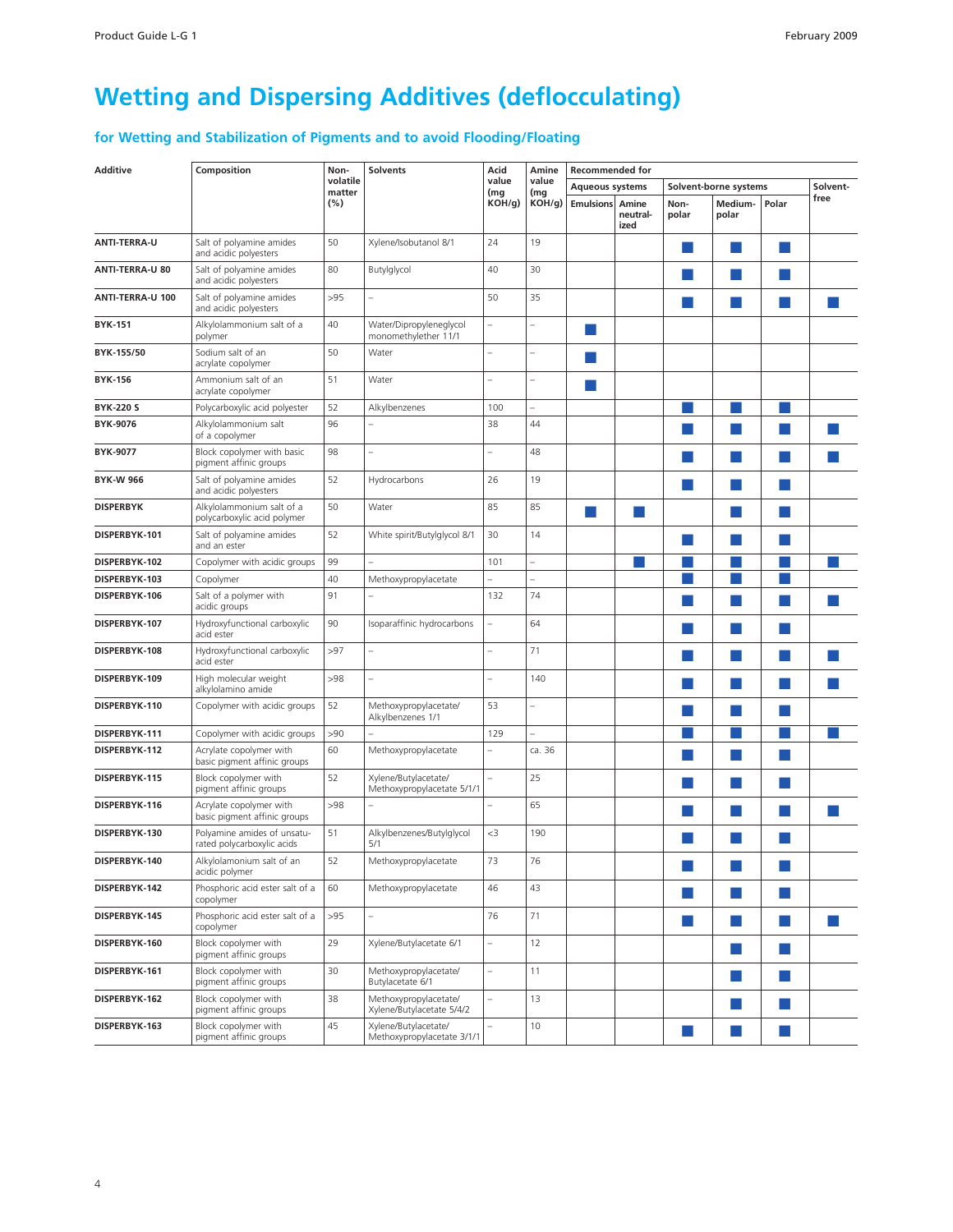| volatile<br>value<br>value<br>Solvent-<br><b>Aqueous systems</b><br>Solvent-borne systems<br>matter<br>(mg<br>(mg<br>free<br>(%)<br>KOH/g)<br>Polar<br>$KOH/g$ )<br><b>Emulsions Amine</b><br>Non-<br>Medium-<br>neutral-<br>polar<br>polar<br>ized<br>60<br>18<br>Block copolymer with<br>Butylacetate<br>DISPERBYK-164<br>pigment affinic groups<br>40<br>Block copolymer with<br>Butylacetate/Methoxypropyl-<br>14<br>DISPERBYK-165<br>pigment affinic groups<br>acetate/Isobutanol 3/2/1<br>29.5<br>Block copolymer with<br>Butylacetate/<br>20<br>DISPERBYK-166<br>pigment affinic groups<br>Methoxypropylacetate 4/1<br>Block copolymer with<br>52<br>Methoxypropylacetate/<br>13<br>DISPERBYK-167<br>×.<br>pigment affinic groups<br>Butylacetate 2/1<br>Block copolymer with<br>30<br>Dicarboxylic acid ester<br>11<br>DISPERBYK-168<br>pigment affinic groups<br>Block copolymer with<br>29.5<br>Butylacetate<br>18<br>DISPERBYK-169<br>×.<br>pigment affinic groups<br>30<br>11<br>Block copolymer with<br>Methoxypropylacetate/<br>DISPERBYK-170<br>×.<br>pigment affinic groups<br>Butylacetate 6/1<br>Methoxypropylacetate/<br>13<br>DISPERBYK-171<br>Block copolymer with<br>39.5<br>pigment affinic groups<br>Butylacetate 4/1<br>52.5<br>Xylene/Methoxypropyl-<br>22<br>Block copolymer with<br>DISPERBYK-174<br><b>Service Service</b><br>pigment affinic groups<br>acetate/Butylacetate 3/2/1<br>81<br>94<br>Alkylolammonium salt of a<br>94<br>DISPERBYK-180<br>×.<br><b>College</b><br>copolymer with acidic groups<br>65<br>33<br>Alkylolammonium salt of a<br>Methoxypropylacetate/<br>33<br>DISPERBYK-181<br><b>College</b><br>Propyleneglycol/<br>n<br>polymer<br>a s<br>Methoxypropanol 5/3/2<br>43<br>DISPERBYK-182<br>Block copolymer with<br>Methoxypropylacetate/<br>13<br>pigment affinic groups<br>Methoxypropoxypropanol/<br>Butylacetate 7/4/4<br>52<br>Tripropyleneglycol monome-<br>Block copolymer with<br>17<br>DISPERBYK-183<br>pigment affinic groups<br>thylether/Dipropyleneglycol<br>l I<br>monomethylether 5/2<br>52<br>Dipropyleneglycol monome-<br>15<br>Block copolymer with<br>DISPERBYK-184<br>pigment affinic groups<br>thylether/ Propyleneglycol 2/1<br>Block copolymer with<br>>90<br>17<br>DISPERBYK-185<br>$\overline{\phantom{0}}$<br>×<br>m.<br><b>Service Service</b><br>a l<br>pigment affinic groups<br>35<br>Alkylolammonium salt of a<br>70<br>Propyleneglycol/<br>35<br>DISPERBYK-187<br>m.<br>polymer<br>Methoxypropanol 1/1<br>Block copolymer with<br>40<br>Water<br>10<br>DISPERBYK-190<br>pigment affinic groups<br>98<br>30<br>20<br>Acrylate copolymer<br>DISPERBYK-191<br>$\overline{a}$<br>>98<br>DISPERBYK-192<br>Copolymer<br>$\overline{a}$<br>53<br>DISPERBYK-194<br>Water<br>Copolymer<br>$\overline{4}$<br>40<br>Acrylate blockcopolymer<br>Methoxypropylacetate/<br>DISPERBYK-2000<br>Butylglycol 1/1<br>19<br>Acrylate blockcopolymer<br>46<br>Methoxypropylacetate/<br>29<br>DISPERBYK-2001<br>Butylglycol/<br>Methoxypropanol 2/2/1<br>Structured acrylic copolymer<br>100<br>DISPERBYK-2008<br>66<br>$\overline{4}$<br>44<br>Structured acrylic copolymer<br>Butylglycol/<br>DISPERBYK-2009<br>a l<br>Methoxypropylacetate 1/1<br>40<br>20<br>20<br>Structured acrylic copolymer<br>DISPERBYK-2010<br>Water<br>40<br>10<br>Structured acrylic copolymer<br>Water<br>DISPERBYK-2015<br>70<br>37<br>36<br>Structured acrylic copolymer<br>Methoxypropylacetate<br>DISPERBYK-2020<br>70<br>Structured acrylic copolymer<br>Methoxypropylacetate<br>38<br>37<br>×.<br>DISPERBYK-2025<br>52<br>Acrylate copolymer with<br>Methoxypropylacetate<br>30<br>DISPERBYK-2050<br>×<br>m.<br>basic pigment affinic groups<br>52<br>40<br>Acrylate copolymer with<br>Methoxypropylacetate<br>20<br>DISPERBYK-2070<br><b>COL</b><br>×<br>pigment affinic groups<br>Block copolymer with<br>52<br>57<br>DISPERBYK-2150<br>Methoxypropylacetate<br>L<br>×.<br>m.<br>basic pigment affinic groups<br>Block copolymer with pigmen-<br>>99<br>48<br>DISPERBYK-2155<br>×<br>M<br>m.<br>taffinic groups<br>Block copolymer with pigmen-<br>45<br>Xylene/Butylacetate/<br>10<br>DISPERBYK-2163<br>×.<br>m.<br>taffinic groups<br>Methoxypropylacetate 3/1/1<br>Block copolymer with pigmen-<br>60<br>Butylacetate/Methoxypropyl-<br>13<br>DISPERBYK-2164<br>×<br><b>College</b><br>acetate 2/3<br>taffinic groups<br>Polycarboxylic acid polymer<br>50<br>Xylene/Isobutanol<br>60<br>13<br><b>LACTIMON</b><br>50<br>43<br>23<br><b>LACTIMON-WS</b><br>Polycarboxylic acid polymer<br>Butylglycol/Isobutanol/<br>m. | <b>Additive</b> | Composition | Non- | <b>Solvents</b><br>Acid |  | Amine | <b>Recommended for</b> |  |  |  |  |  |  |  |
|-------------------------------------------------------------------------------------------------------------------------------------------------------------------------------------------------------------------------------------------------------------------------------------------------------------------------------------------------------------------------------------------------------------------------------------------------------------------------------------------------------------------------------------------------------------------------------------------------------------------------------------------------------------------------------------------------------------------------------------------------------------------------------------------------------------------------------------------------------------------------------------------------------------------------------------------------------------------------------------------------------------------------------------------------------------------------------------------------------------------------------------------------------------------------------------------------------------------------------------------------------------------------------------------------------------------------------------------------------------------------------------------------------------------------------------------------------------------------------------------------------------------------------------------------------------------------------------------------------------------------------------------------------------------------------------------------------------------------------------------------------------------------------------------------------------------------------------------------------------------------------------------------------------------------------------------------------------------------------------------------------------------------------------------------------------------------------------------------------------------------------------------------------------------------------------------------------------------------------------------------------------------------------------------------------------------------------------------------------------------------------------------------------------------------------------------------------------------------------------------------------------------------------------------------------------------------------------------------------------------------------------------------------------------------------------------------------------------------------------------------------------------------------------------------------------------------------------------------------------------------------------------------------------------------------------------------------------------------------------------------------------------------------------------------------------------------------------------------------------------------------------------------------------------------------------------------------------------------------------------------------------------------------------------------------------------------------------------------------------------------------------------------------------------------------------------------------------------------------------------------------------------------------------------------------------------------------------------------------------------------------------------------------------------------------------------------------------------------------------------------------------------------------------------------------------------------------------------------------------------------------------------------------------------------------------------------------------------------------------------------------------------------------------------------------------------------------------------------------------------------------------------------------------------------------------------------------------------------------------------------------------------------------------------------------------------------------------------------------------------------------------------------------------------------------------------------------------------------------------------------------------------------------------------------------------------------------|-----------------|-------------|------|-------------------------|--|-------|------------------------|--|--|--|--|--|--|--|
|                                                                                                                                                                                                                                                                                                                                                                                                                                                                                                                                                                                                                                                                                                                                                                                                                                                                                                                                                                                                                                                                                                                                                                                                                                                                                                                                                                                                                                                                                                                                                                                                                                                                                                                                                                                                                                                                                                                                                                                                                                                                                                                                                                                                                                                                                                                                                                                                                                                                                                                                                                                                                                                                                                                                                                                                                                                                                                                                                                                                                                                                                                                                                                                                                                                                                                                                                                                                                                                                                                                                                                                                                                                                                                                                                                                                                                                                                                                                                                                                                                                                                                                                                                                                                                                                                                                                                                                                                                                                                                                                                                               |                 |             |      |                         |  |       |                        |  |  |  |  |  |  |  |
|                                                                                                                                                                                                                                                                                                                                                                                                                                                                                                                                                                                                                                                                                                                                                                                                                                                                                                                                                                                                                                                                                                                                                                                                                                                                                                                                                                                                                                                                                                                                                                                                                                                                                                                                                                                                                                                                                                                                                                                                                                                                                                                                                                                                                                                                                                                                                                                                                                                                                                                                                                                                                                                                                                                                                                                                                                                                                                                                                                                                                                                                                                                                                                                                                                                                                                                                                                                                                                                                                                                                                                                                                                                                                                                                                                                                                                                                                                                                                                                                                                                                                                                                                                                                                                                                                                                                                                                                                                                                                                                                                                               |                 |             |      |                         |  |       |                        |  |  |  |  |  |  |  |
|                                                                                                                                                                                                                                                                                                                                                                                                                                                                                                                                                                                                                                                                                                                                                                                                                                                                                                                                                                                                                                                                                                                                                                                                                                                                                                                                                                                                                                                                                                                                                                                                                                                                                                                                                                                                                                                                                                                                                                                                                                                                                                                                                                                                                                                                                                                                                                                                                                                                                                                                                                                                                                                                                                                                                                                                                                                                                                                                                                                                                                                                                                                                                                                                                                                                                                                                                                                                                                                                                                                                                                                                                                                                                                                                                                                                                                                                                                                                                                                                                                                                                                                                                                                                                                                                                                                                                                                                                                                                                                                                                                               |                 |             |      |                         |  |       |                        |  |  |  |  |  |  |  |
|                                                                                                                                                                                                                                                                                                                                                                                                                                                                                                                                                                                                                                                                                                                                                                                                                                                                                                                                                                                                                                                                                                                                                                                                                                                                                                                                                                                                                                                                                                                                                                                                                                                                                                                                                                                                                                                                                                                                                                                                                                                                                                                                                                                                                                                                                                                                                                                                                                                                                                                                                                                                                                                                                                                                                                                                                                                                                                                                                                                                                                                                                                                                                                                                                                                                                                                                                                                                                                                                                                                                                                                                                                                                                                                                                                                                                                                                                                                                                                                                                                                                                                                                                                                                                                                                                                                                                                                                                                                                                                                                                                               |                 |             |      |                         |  |       |                        |  |  |  |  |  |  |  |
|                                                                                                                                                                                                                                                                                                                                                                                                                                                                                                                                                                                                                                                                                                                                                                                                                                                                                                                                                                                                                                                                                                                                                                                                                                                                                                                                                                                                                                                                                                                                                                                                                                                                                                                                                                                                                                                                                                                                                                                                                                                                                                                                                                                                                                                                                                                                                                                                                                                                                                                                                                                                                                                                                                                                                                                                                                                                                                                                                                                                                                                                                                                                                                                                                                                                                                                                                                                                                                                                                                                                                                                                                                                                                                                                                                                                                                                                                                                                                                                                                                                                                                                                                                                                                                                                                                                                                                                                                                                                                                                                                                               |                 |             |      |                         |  |       |                        |  |  |  |  |  |  |  |
|                                                                                                                                                                                                                                                                                                                                                                                                                                                                                                                                                                                                                                                                                                                                                                                                                                                                                                                                                                                                                                                                                                                                                                                                                                                                                                                                                                                                                                                                                                                                                                                                                                                                                                                                                                                                                                                                                                                                                                                                                                                                                                                                                                                                                                                                                                                                                                                                                                                                                                                                                                                                                                                                                                                                                                                                                                                                                                                                                                                                                                                                                                                                                                                                                                                                                                                                                                                                                                                                                                                                                                                                                                                                                                                                                                                                                                                                                                                                                                                                                                                                                                                                                                                                                                                                                                                                                                                                                                                                                                                                                                               |                 |             |      |                         |  |       |                        |  |  |  |  |  |  |  |
|                                                                                                                                                                                                                                                                                                                                                                                                                                                                                                                                                                                                                                                                                                                                                                                                                                                                                                                                                                                                                                                                                                                                                                                                                                                                                                                                                                                                                                                                                                                                                                                                                                                                                                                                                                                                                                                                                                                                                                                                                                                                                                                                                                                                                                                                                                                                                                                                                                                                                                                                                                                                                                                                                                                                                                                                                                                                                                                                                                                                                                                                                                                                                                                                                                                                                                                                                                                                                                                                                                                                                                                                                                                                                                                                                                                                                                                                                                                                                                                                                                                                                                                                                                                                                                                                                                                                                                                                                                                                                                                                                                               |                 |             |      |                         |  |       |                        |  |  |  |  |  |  |  |
|                                                                                                                                                                                                                                                                                                                                                                                                                                                                                                                                                                                                                                                                                                                                                                                                                                                                                                                                                                                                                                                                                                                                                                                                                                                                                                                                                                                                                                                                                                                                                                                                                                                                                                                                                                                                                                                                                                                                                                                                                                                                                                                                                                                                                                                                                                                                                                                                                                                                                                                                                                                                                                                                                                                                                                                                                                                                                                                                                                                                                                                                                                                                                                                                                                                                                                                                                                                                                                                                                                                                                                                                                                                                                                                                                                                                                                                                                                                                                                                                                                                                                                                                                                                                                                                                                                                                                                                                                                                                                                                                                                               |                 |             |      |                         |  |       |                        |  |  |  |  |  |  |  |
|                                                                                                                                                                                                                                                                                                                                                                                                                                                                                                                                                                                                                                                                                                                                                                                                                                                                                                                                                                                                                                                                                                                                                                                                                                                                                                                                                                                                                                                                                                                                                                                                                                                                                                                                                                                                                                                                                                                                                                                                                                                                                                                                                                                                                                                                                                                                                                                                                                                                                                                                                                                                                                                                                                                                                                                                                                                                                                                                                                                                                                                                                                                                                                                                                                                                                                                                                                                                                                                                                                                                                                                                                                                                                                                                                                                                                                                                                                                                                                                                                                                                                                                                                                                                                                                                                                                                                                                                                                                                                                                                                                               |                 |             |      |                         |  |       |                        |  |  |  |  |  |  |  |
|                                                                                                                                                                                                                                                                                                                                                                                                                                                                                                                                                                                                                                                                                                                                                                                                                                                                                                                                                                                                                                                                                                                                                                                                                                                                                                                                                                                                                                                                                                                                                                                                                                                                                                                                                                                                                                                                                                                                                                                                                                                                                                                                                                                                                                                                                                                                                                                                                                                                                                                                                                                                                                                                                                                                                                                                                                                                                                                                                                                                                                                                                                                                                                                                                                                                                                                                                                                                                                                                                                                                                                                                                                                                                                                                                                                                                                                                                                                                                                                                                                                                                                                                                                                                                                                                                                                                                                                                                                                                                                                                                                               |                 |             |      |                         |  |       |                        |  |  |  |  |  |  |  |
|                                                                                                                                                                                                                                                                                                                                                                                                                                                                                                                                                                                                                                                                                                                                                                                                                                                                                                                                                                                                                                                                                                                                                                                                                                                                                                                                                                                                                                                                                                                                                                                                                                                                                                                                                                                                                                                                                                                                                                                                                                                                                                                                                                                                                                                                                                                                                                                                                                                                                                                                                                                                                                                                                                                                                                                                                                                                                                                                                                                                                                                                                                                                                                                                                                                                                                                                                                                                                                                                                                                                                                                                                                                                                                                                                                                                                                                                                                                                                                                                                                                                                                                                                                                                                                                                                                                                                                                                                                                                                                                                                                               |                 |             |      |                         |  |       |                        |  |  |  |  |  |  |  |
|                                                                                                                                                                                                                                                                                                                                                                                                                                                                                                                                                                                                                                                                                                                                                                                                                                                                                                                                                                                                                                                                                                                                                                                                                                                                                                                                                                                                                                                                                                                                                                                                                                                                                                                                                                                                                                                                                                                                                                                                                                                                                                                                                                                                                                                                                                                                                                                                                                                                                                                                                                                                                                                                                                                                                                                                                                                                                                                                                                                                                                                                                                                                                                                                                                                                                                                                                                                                                                                                                                                                                                                                                                                                                                                                                                                                                                                                                                                                                                                                                                                                                                                                                                                                                                                                                                                                                                                                                                                                                                                                                                               |                 |             |      |                         |  |       |                        |  |  |  |  |  |  |  |
|                                                                                                                                                                                                                                                                                                                                                                                                                                                                                                                                                                                                                                                                                                                                                                                                                                                                                                                                                                                                                                                                                                                                                                                                                                                                                                                                                                                                                                                                                                                                                                                                                                                                                                                                                                                                                                                                                                                                                                                                                                                                                                                                                                                                                                                                                                                                                                                                                                                                                                                                                                                                                                                                                                                                                                                                                                                                                                                                                                                                                                                                                                                                                                                                                                                                                                                                                                                                                                                                                                                                                                                                                                                                                                                                                                                                                                                                                                                                                                                                                                                                                                                                                                                                                                                                                                                                                                                                                                                                                                                                                                               |                 |             |      |                         |  |       |                        |  |  |  |  |  |  |  |
|                                                                                                                                                                                                                                                                                                                                                                                                                                                                                                                                                                                                                                                                                                                                                                                                                                                                                                                                                                                                                                                                                                                                                                                                                                                                                                                                                                                                                                                                                                                                                                                                                                                                                                                                                                                                                                                                                                                                                                                                                                                                                                                                                                                                                                                                                                                                                                                                                                                                                                                                                                                                                                                                                                                                                                                                                                                                                                                                                                                                                                                                                                                                                                                                                                                                                                                                                                                                                                                                                                                                                                                                                                                                                                                                                                                                                                                                                                                                                                                                                                                                                                                                                                                                                                                                                                                                                                                                                                                                                                                                                                               |                 |             |      |                         |  |       |                        |  |  |  |  |  |  |  |
|                                                                                                                                                                                                                                                                                                                                                                                                                                                                                                                                                                                                                                                                                                                                                                                                                                                                                                                                                                                                                                                                                                                                                                                                                                                                                                                                                                                                                                                                                                                                                                                                                                                                                                                                                                                                                                                                                                                                                                                                                                                                                                                                                                                                                                                                                                                                                                                                                                                                                                                                                                                                                                                                                                                                                                                                                                                                                                                                                                                                                                                                                                                                                                                                                                                                                                                                                                                                                                                                                                                                                                                                                                                                                                                                                                                                                                                                                                                                                                                                                                                                                                                                                                                                                                                                                                                                                                                                                                                                                                                                                                               |                 |             |      |                         |  |       |                        |  |  |  |  |  |  |  |
|                                                                                                                                                                                                                                                                                                                                                                                                                                                                                                                                                                                                                                                                                                                                                                                                                                                                                                                                                                                                                                                                                                                                                                                                                                                                                                                                                                                                                                                                                                                                                                                                                                                                                                                                                                                                                                                                                                                                                                                                                                                                                                                                                                                                                                                                                                                                                                                                                                                                                                                                                                                                                                                                                                                                                                                                                                                                                                                                                                                                                                                                                                                                                                                                                                                                                                                                                                                                                                                                                                                                                                                                                                                                                                                                                                                                                                                                                                                                                                                                                                                                                                                                                                                                                                                                                                                                                                                                                                                                                                                                                                               |                 |             |      |                         |  |       |                        |  |  |  |  |  |  |  |
|                                                                                                                                                                                                                                                                                                                                                                                                                                                                                                                                                                                                                                                                                                                                                                                                                                                                                                                                                                                                                                                                                                                                                                                                                                                                                                                                                                                                                                                                                                                                                                                                                                                                                                                                                                                                                                                                                                                                                                                                                                                                                                                                                                                                                                                                                                                                                                                                                                                                                                                                                                                                                                                                                                                                                                                                                                                                                                                                                                                                                                                                                                                                                                                                                                                                                                                                                                                                                                                                                                                                                                                                                                                                                                                                                                                                                                                                                                                                                                                                                                                                                                                                                                                                                                                                                                                                                                                                                                                                                                                                                                               |                 |             |      |                         |  |       |                        |  |  |  |  |  |  |  |
|                                                                                                                                                                                                                                                                                                                                                                                                                                                                                                                                                                                                                                                                                                                                                                                                                                                                                                                                                                                                                                                                                                                                                                                                                                                                                                                                                                                                                                                                                                                                                                                                                                                                                                                                                                                                                                                                                                                                                                                                                                                                                                                                                                                                                                                                                                                                                                                                                                                                                                                                                                                                                                                                                                                                                                                                                                                                                                                                                                                                                                                                                                                                                                                                                                                                                                                                                                                                                                                                                                                                                                                                                                                                                                                                                                                                                                                                                                                                                                                                                                                                                                                                                                                                                                                                                                                                                                                                                                                                                                                                                                               |                 |             |      |                         |  |       |                        |  |  |  |  |  |  |  |
|                                                                                                                                                                                                                                                                                                                                                                                                                                                                                                                                                                                                                                                                                                                                                                                                                                                                                                                                                                                                                                                                                                                                                                                                                                                                                                                                                                                                                                                                                                                                                                                                                                                                                                                                                                                                                                                                                                                                                                                                                                                                                                                                                                                                                                                                                                                                                                                                                                                                                                                                                                                                                                                                                                                                                                                                                                                                                                                                                                                                                                                                                                                                                                                                                                                                                                                                                                                                                                                                                                                                                                                                                                                                                                                                                                                                                                                                                                                                                                                                                                                                                                                                                                                                                                                                                                                                                                                                                                                                                                                                                                               |                 |             |      |                         |  |       |                        |  |  |  |  |  |  |  |
|                                                                                                                                                                                                                                                                                                                                                                                                                                                                                                                                                                                                                                                                                                                                                                                                                                                                                                                                                                                                                                                                                                                                                                                                                                                                                                                                                                                                                                                                                                                                                                                                                                                                                                                                                                                                                                                                                                                                                                                                                                                                                                                                                                                                                                                                                                                                                                                                                                                                                                                                                                                                                                                                                                                                                                                                                                                                                                                                                                                                                                                                                                                                                                                                                                                                                                                                                                                                                                                                                                                                                                                                                                                                                                                                                                                                                                                                                                                                                                                                                                                                                                                                                                                                                                                                                                                                                                                                                                                                                                                                                                               |                 |             |      |                         |  |       |                        |  |  |  |  |  |  |  |
|                                                                                                                                                                                                                                                                                                                                                                                                                                                                                                                                                                                                                                                                                                                                                                                                                                                                                                                                                                                                                                                                                                                                                                                                                                                                                                                                                                                                                                                                                                                                                                                                                                                                                                                                                                                                                                                                                                                                                                                                                                                                                                                                                                                                                                                                                                                                                                                                                                                                                                                                                                                                                                                                                                                                                                                                                                                                                                                                                                                                                                                                                                                                                                                                                                                                                                                                                                                                                                                                                                                                                                                                                                                                                                                                                                                                                                                                                                                                                                                                                                                                                                                                                                                                                                                                                                                                                                                                                                                                                                                                                                               |                 |             |      |                         |  |       |                        |  |  |  |  |  |  |  |
|                                                                                                                                                                                                                                                                                                                                                                                                                                                                                                                                                                                                                                                                                                                                                                                                                                                                                                                                                                                                                                                                                                                                                                                                                                                                                                                                                                                                                                                                                                                                                                                                                                                                                                                                                                                                                                                                                                                                                                                                                                                                                                                                                                                                                                                                                                                                                                                                                                                                                                                                                                                                                                                                                                                                                                                                                                                                                                                                                                                                                                                                                                                                                                                                                                                                                                                                                                                                                                                                                                                                                                                                                                                                                                                                                                                                                                                                                                                                                                                                                                                                                                                                                                                                                                                                                                                                                                                                                                                                                                                                                                               |                 |             |      |                         |  |       |                        |  |  |  |  |  |  |  |
|                                                                                                                                                                                                                                                                                                                                                                                                                                                                                                                                                                                                                                                                                                                                                                                                                                                                                                                                                                                                                                                                                                                                                                                                                                                                                                                                                                                                                                                                                                                                                                                                                                                                                                                                                                                                                                                                                                                                                                                                                                                                                                                                                                                                                                                                                                                                                                                                                                                                                                                                                                                                                                                                                                                                                                                                                                                                                                                                                                                                                                                                                                                                                                                                                                                                                                                                                                                                                                                                                                                                                                                                                                                                                                                                                                                                                                                                                                                                                                                                                                                                                                                                                                                                                                                                                                                                                                                                                                                                                                                                                                               |                 |             |      |                         |  |       |                        |  |  |  |  |  |  |  |
|                                                                                                                                                                                                                                                                                                                                                                                                                                                                                                                                                                                                                                                                                                                                                                                                                                                                                                                                                                                                                                                                                                                                                                                                                                                                                                                                                                                                                                                                                                                                                                                                                                                                                                                                                                                                                                                                                                                                                                                                                                                                                                                                                                                                                                                                                                                                                                                                                                                                                                                                                                                                                                                                                                                                                                                                                                                                                                                                                                                                                                                                                                                                                                                                                                                                                                                                                                                                                                                                                                                                                                                                                                                                                                                                                                                                                                                                                                                                                                                                                                                                                                                                                                                                                                                                                                                                                                                                                                                                                                                                                                               |                 |             |      |                         |  |       |                        |  |  |  |  |  |  |  |
|                                                                                                                                                                                                                                                                                                                                                                                                                                                                                                                                                                                                                                                                                                                                                                                                                                                                                                                                                                                                                                                                                                                                                                                                                                                                                                                                                                                                                                                                                                                                                                                                                                                                                                                                                                                                                                                                                                                                                                                                                                                                                                                                                                                                                                                                                                                                                                                                                                                                                                                                                                                                                                                                                                                                                                                                                                                                                                                                                                                                                                                                                                                                                                                                                                                                                                                                                                                                                                                                                                                                                                                                                                                                                                                                                                                                                                                                                                                                                                                                                                                                                                                                                                                                                                                                                                                                                                                                                                                                                                                                                                               |                 |             |      |                         |  |       |                        |  |  |  |  |  |  |  |
|                                                                                                                                                                                                                                                                                                                                                                                                                                                                                                                                                                                                                                                                                                                                                                                                                                                                                                                                                                                                                                                                                                                                                                                                                                                                                                                                                                                                                                                                                                                                                                                                                                                                                                                                                                                                                                                                                                                                                                                                                                                                                                                                                                                                                                                                                                                                                                                                                                                                                                                                                                                                                                                                                                                                                                                                                                                                                                                                                                                                                                                                                                                                                                                                                                                                                                                                                                                                                                                                                                                                                                                                                                                                                                                                                                                                                                                                                                                                                                                                                                                                                                                                                                                                                                                                                                                                                                                                                                                                                                                                                                               |                 |             |      |                         |  |       |                        |  |  |  |  |  |  |  |
|                                                                                                                                                                                                                                                                                                                                                                                                                                                                                                                                                                                                                                                                                                                                                                                                                                                                                                                                                                                                                                                                                                                                                                                                                                                                                                                                                                                                                                                                                                                                                                                                                                                                                                                                                                                                                                                                                                                                                                                                                                                                                                                                                                                                                                                                                                                                                                                                                                                                                                                                                                                                                                                                                                                                                                                                                                                                                                                                                                                                                                                                                                                                                                                                                                                                                                                                                                                                                                                                                                                                                                                                                                                                                                                                                                                                                                                                                                                                                                                                                                                                                                                                                                                                                                                                                                                                                                                                                                                                                                                                                                               |                 |             |      |                         |  |       |                        |  |  |  |  |  |  |  |
|                                                                                                                                                                                                                                                                                                                                                                                                                                                                                                                                                                                                                                                                                                                                                                                                                                                                                                                                                                                                                                                                                                                                                                                                                                                                                                                                                                                                                                                                                                                                                                                                                                                                                                                                                                                                                                                                                                                                                                                                                                                                                                                                                                                                                                                                                                                                                                                                                                                                                                                                                                                                                                                                                                                                                                                                                                                                                                                                                                                                                                                                                                                                                                                                                                                                                                                                                                                                                                                                                                                                                                                                                                                                                                                                                                                                                                                                                                                                                                                                                                                                                                                                                                                                                                                                                                                                                                                                                                                                                                                                                                               |                 |             |      |                         |  |       |                        |  |  |  |  |  |  |  |
|                                                                                                                                                                                                                                                                                                                                                                                                                                                                                                                                                                                                                                                                                                                                                                                                                                                                                                                                                                                                                                                                                                                                                                                                                                                                                                                                                                                                                                                                                                                                                                                                                                                                                                                                                                                                                                                                                                                                                                                                                                                                                                                                                                                                                                                                                                                                                                                                                                                                                                                                                                                                                                                                                                                                                                                                                                                                                                                                                                                                                                                                                                                                                                                                                                                                                                                                                                                                                                                                                                                                                                                                                                                                                                                                                                                                                                                                                                                                                                                                                                                                                                                                                                                                                                                                                                                                                                                                                                                                                                                                                                               |                 |             |      |                         |  |       |                        |  |  |  |  |  |  |  |
|                                                                                                                                                                                                                                                                                                                                                                                                                                                                                                                                                                                                                                                                                                                                                                                                                                                                                                                                                                                                                                                                                                                                                                                                                                                                                                                                                                                                                                                                                                                                                                                                                                                                                                                                                                                                                                                                                                                                                                                                                                                                                                                                                                                                                                                                                                                                                                                                                                                                                                                                                                                                                                                                                                                                                                                                                                                                                                                                                                                                                                                                                                                                                                                                                                                                                                                                                                                                                                                                                                                                                                                                                                                                                                                                                                                                                                                                                                                                                                                                                                                                                                                                                                                                                                                                                                                                                                                                                                                                                                                                                                               |                 |             |      |                         |  |       |                        |  |  |  |  |  |  |  |
|                                                                                                                                                                                                                                                                                                                                                                                                                                                                                                                                                                                                                                                                                                                                                                                                                                                                                                                                                                                                                                                                                                                                                                                                                                                                                                                                                                                                                                                                                                                                                                                                                                                                                                                                                                                                                                                                                                                                                                                                                                                                                                                                                                                                                                                                                                                                                                                                                                                                                                                                                                                                                                                                                                                                                                                                                                                                                                                                                                                                                                                                                                                                                                                                                                                                                                                                                                                                                                                                                                                                                                                                                                                                                                                                                                                                                                                                                                                                                                                                                                                                                                                                                                                                                                                                                                                                                                                                                                                                                                                                                                               |                 |             |      |                         |  |       |                        |  |  |  |  |  |  |  |
|                                                                                                                                                                                                                                                                                                                                                                                                                                                                                                                                                                                                                                                                                                                                                                                                                                                                                                                                                                                                                                                                                                                                                                                                                                                                                                                                                                                                                                                                                                                                                                                                                                                                                                                                                                                                                                                                                                                                                                                                                                                                                                                                                                                                                                                                                                                                                                                                                                                                                                                                                                                                                                                                                                                                                                                                                                                                                                                                                                                                                                                                                                                                                                                                                                                                                                                                                                                                                                                                                                                                                                                                                                                                                                                                                                                                                                                                                                                                                                                                                                                                                                                                                                                                                                                                                                                                                                                                                                                                                                                                                                               |                 |             |      |                         |  |       |                        |  |  |  |  |  |  |  |
|                                                                                                                                                                                                                                                                                                                                                                                                                                                                                                                                                                                                                                                                                                                                                                                                                                                                                                                                                                                                                                                                                                                                                                                                                                                                                                                                                                                                                                                                                                                                                                                                                                                                                                                                                                                                                                                                                                                                                                                                                                                                                                                                                                                                                                                                                                                                                                                                                                                                                                                                                                                                                                                                                                                                                                                                                                                                                                                                                                                                                                                                                                                                                                                                                                                                                                                                                                                                                                                                                                                                                                                                                                                                                                                                                                                                                                                                                                                                                                                                                                                                                                                                                                                                                                                                                                                                                                                                                                                                                                                                                                               |                 |             |      |                         |  |       |                        |  |  |  |  |  |  |  |
|                                                                                                                                                                                                                                                                                                                                                                                                                                                                                                                                                                                                                                                                                                                                                                                                                                                                                                                                                                                                                                                                                                                                                                                                                                                                                                                                                                                                                                                                                                                                                                                                                                                                                                                                                                                                                                                                                                                                                                                                                                                                                                                                                                                                                                                                                                                                                                                                                                                                                                                                                                                                                                                                                                                                                                                                                                                                                                                                                                                                                                                                                                                                                                                                                                                                                                                                                                                                                                                                                                                                                                                                                                                                                                                                                                                                                                                                                                                                                                                                                                                                                                                                                                                                                                                                                                                                                                                                                                                                                                                                                                               |                 |             |      |                         |  |       |                        |  |  |  |  |  |  |  |
|                                                                                                                                                                                                                                                                                                                                                                                                                                                                                                                                                                                                                                                                                                                                                                                                                                                                                                                                                                                                                                                                                                                                                                                                                                                                                                                                                                                                                                                                                                                                                                                                                                                                                                                                                                                                                                                                                                                                                                                                                                                                                                                                                                                                                                                                                                                                                                                                                                                                                                                                                                                                                                                                                                                                                                                                                                                                                                                                                                                                                                                                                                                                                                                                                                                                                                                                                                                                                                                                                                                                                                                                                                                                                                                                                                                                                                                                                                                                                                                                                                                                                                                                                                                                                                                                                                                                                                                                                                                                                                                                                                               |                 |             |      |                         |  |       |                        |  |  |  |  |  |  |  |
|                                                                                                                                                                                                                                                                                                                                                                                                                                                                                                                                                                                                                                                                                                                                                                                                                                                                                                                                                                                                                                                                                                                                                                                                                                                                                                                                                                                                                                                                                                                                                                                                                                                                                                                                                                                                                                                                                                                                                                                                                                                                                                                                                                                                                                                                                                                                                                                                                                                                                                                                                                                                                                                                                                                                                                                                                                                                                                                                                                                                                                                                                                                                                                                                                                                                                                                                                                                                                                                                                                                                                                                                                                                                                                                                                                                                                                                                                                                                                                                                                                                                                                                                                                                                                                                                                                                                                                                                                                                                                                                                                                               |                 |             |      |                         |  |       |                        |  |  |  |  |  |  |  |
|                                                                                                                                                                                                                                                                                                                                                                                                                                                                                                                                                                                                                                                                                                                                                                                                                                                                                                                                                                                                                                                                                                                                                                                                                                                                                                                                                                                                                                                                                                                                                                                                                                                                                                                                                                                                                                                                                                                                                                                                                                                                                                                                                                                                                                                                                                                                                                                                                                                                                                                                                                                                                                                                                                                                                                                                                                                                                                                                                                                                                                                                                                                                                                                                                                                                                                                                                                                                                                                                                                                                                                                                                                                                                                                                                                                                                                                                                                                                                                                                                                                                                                                                                                                                                                                                                                                                                                                                                                                                                                                                                                               |                 |             |      |                         |  |       |                        |  |  |  |  |  |  |  |
|                                                                                                                                                                                                                                                                                                                                                                                                                                                                                                                                                                                                                                                                                                                                                                                                                                                                                                                                                                                                                                                                                                                                                                                                                                                                                                                                                                                                                                                                                                                                                                                                                                                                                                                                                                                                                                                                                                                                                                                                                                                                                                                                                                                                                                                                                                                                                                                                                                                                                                                                                                                                                                                                                                                                                                                                                                                                                                                                                                                                                                                                                                                                                                                                                                                                                                                                                                                                                                                                                                                                                                                                                                                                                                                                                                                                                                                                                                                                                                                                                                                                                                                                                                                                                                                                                                                                                                                                                                                                                                                                                                               |                 |             |      | Water 5/4/1             |  |       |                        |  |  |  |  |  |  |  |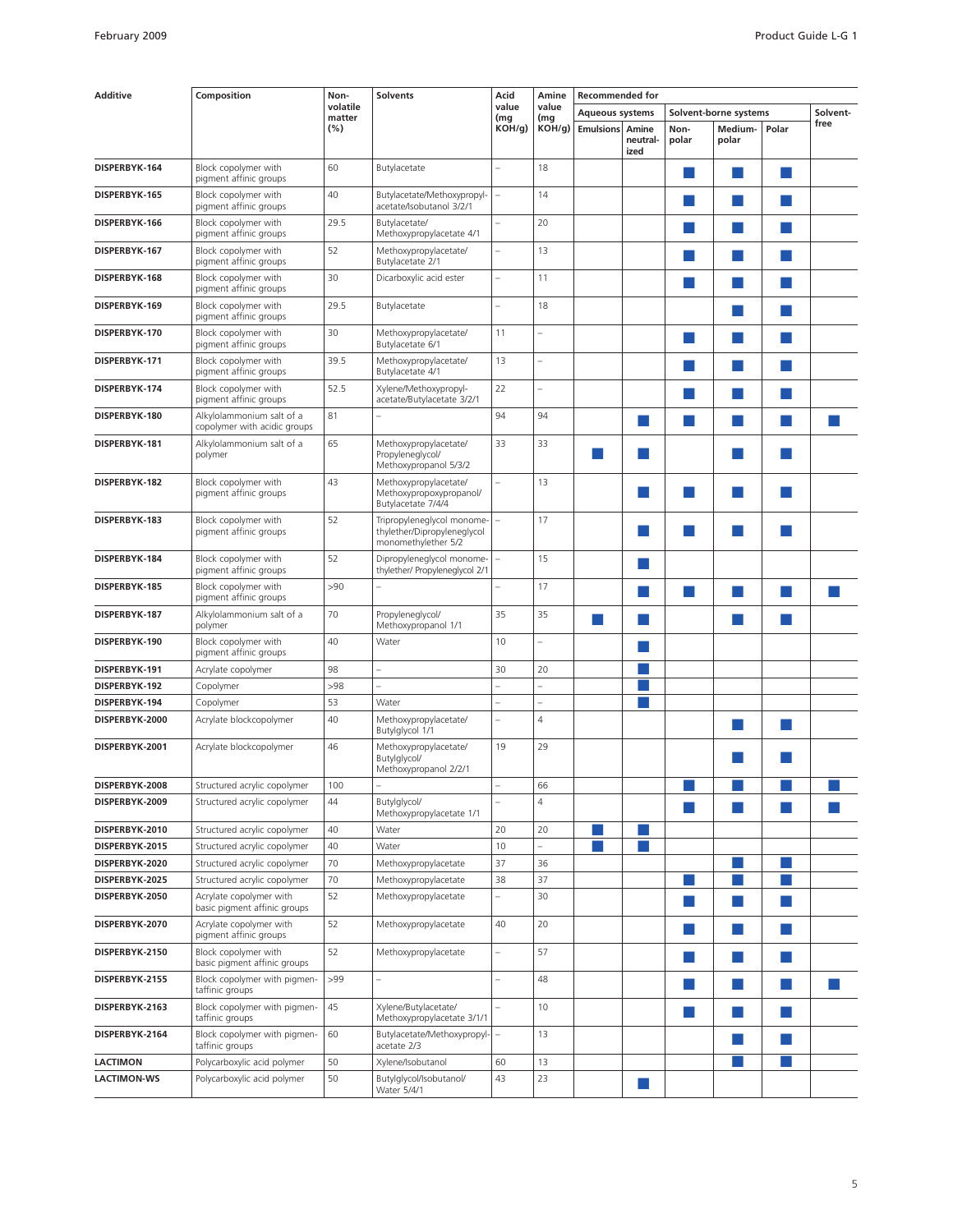#### <span id="page-4-0"></span>**Wetting and Dispersing Additives (controlled flocculating)**

**for Wetting and Stabilization of Pigments and to avoid Settling, Sagging, and Flooding/Floating**

| <b>Additive</b>     | Composition                                      | Non-               | <b>Solvents</b>                                        | Acid         | Amine         | <b>Recommended for</b> |                           |               |                       |       |          |  |  |
|---------------------|--------------------------------------------------|--------------------|--------------------------------------------------------|--------------|---------------|------------------------|---------------------------|---------------|-----------------------|-------|----------|--|--|
|                     |                                                  | volatile<br>matter |                                                        | value<br>(mg | value<br>(mg) | <b>Aqueous systems</b> |                           |               | Solvent-borne systems |       | Solvent- |  |  |
|                     |                                                  | (%)                |                                                        | $KOH/g$ )    | $KOH/g$ )     | <b>Emulsions</b>       | Amine<br>neutral-<br>ized | Non-<br>polar | Medium-<br>polar      | Polar | free     |  |  |
| ANTI-TERRA-202      | Alkylolammonium salt of a<br>polycarboxylic acid | 50                 | Stoddard solvent/<br>Butoxyethanol 9/1                 | 51           | 51            |                        |                           |               |                       |       |          |  |  |
| ANTI-TERRA-204      | Polycarboxylic acid salt of<br>polyamine amides  | 52                 | Methoxypropanol/<br>Alkylbenzenes 3/2                  | 41           | 37            |                        |                           |               |                       |       |          |  |  |
| ANTI-TERRA-205      | Polycarboxylic acid salt of<br>polyamine amides  | 52                 | Methoxypropanol/Isoparaffinic   40<br>hydrocarbons 3/2 |              | 37            |                        |                           |               |                       |       |          |  |  |
| ANTI-TERRA-207      | Alkylolammonium salt of a<br>polycarboxylic acid | 80                 | Isobutanol/Methoxymethyl-<br>ethoxypropanol 3/2        | 100          | 100           |                        |                           |               |                       |       |          |  |  |
| <b>ANTI-TERRA-P</b> | Phosphoric acid salt of<br>polyamine amides      | 42                 | Isobutanol/Xylene/Water 3/1/1                          | 170          | 100           |                        |                           |               |                       |       |          |  |  |
| <b>BYK-P 104</b>    | Polycarboxylic acid polymer                      | 50                 | Xylene/Diisobutylketone 9/1                            | 180          |               |                        |                           |               |                       |       |          |  |  |
| <b>BYK-P 104 S</b>  | Polycarboxylic acid polymer                      | 50                 | Xylene/Diisobutylketone 9/1                            | 150          |               |                        |                           |               |                       |       |          |  |  |
| <b>BYK-P 105</b>    | Polycarboxylic acid polymer                      | 98.5               |                                                        | 365          |               |                        |                           |               |                       |       |          |  |  |
| <b>BYKUMEN</b>      | Polycarboxylic acid polyester                    | 46                 | White spirit/Isobutanol 3/2                            | 35           |               |                        |                           |               |                       |       |          |  |  |

## **Wetting and Dispersing Additives for Universal Pigment Concentrates**

| <b>Additive</b> | Composition                                                             | Non-                      | <b>Solvents</b> |              | Acid value   Recommended for |                                  | <b>Properties</b>                                         |  |  |
|-----------------|-------------------------------------------------------------------------|---------------------------|-----------------|--------------|------------------------------|----------------------------------|-----------------------------------------------------------|--|--|
|                 |                                                                         | volatile<br>matter $(\%)$ |                 | (mg<br>KOH/q | <b>Glycol pastes</b>         | VOC free pigment<br>concentrates |                                                           |  |  |
| DISPERBYK-2090  | Modified polyalkoxylate with acidic<br>groups in a star like structure  | 81                        | Water           | 61           |                              |                                  | Stabilization of basic carbon blacks                      |  |  |
| DISPERBYK-2091  | Modified polyalkoxylate with neutral<br>groups in a star like structure | 55                        | Water           | 15           |                              |                                  | Stabilization of organic and inorganic<br>pigments        |  |  |
| DISPERBYK-2095  | Salt of polyamineamides and<br>acidic polyesters                        | >98                       |                 | 36           |                              |                                  | Viscosity reduction in combination<br>with DISPERBYK-2091 |  |  |
| DISPERBYK-2096  | Polar acidic esters of high<br>molecular weight alcohols                | 99                        |                 | 40           |                              |                                  | To improve compatibility in non-polar<br>coatings         |  |  |

### **Pigment Synergists**

#### **to Support Pigment Dispersion**

| Additive | Composition                                           | Non-volatile matter (%) | Properties                                                                                                                                                 |
|----------|-------------------------------------------------------|-------------------------|------------------------------------------------------------------------------------------------------------------------------------------------------------|
|          | <b>BYK-SYNERGIST 2100</b>   Insoluble pigment complex | 100                     | For phthalocyanine pigments, violet pigments, and carbon blacks. Use always in combination<br>with high molecular weight wetting and dispersing additives. |
|          | <b>BYK-SYNERGIST 2105</b> Insoluble pigment complex   | 100                     | For organic red, yellow, and orange pigments. Use always in combination with high molecular<br>weight wetting and dispersing additives.                    |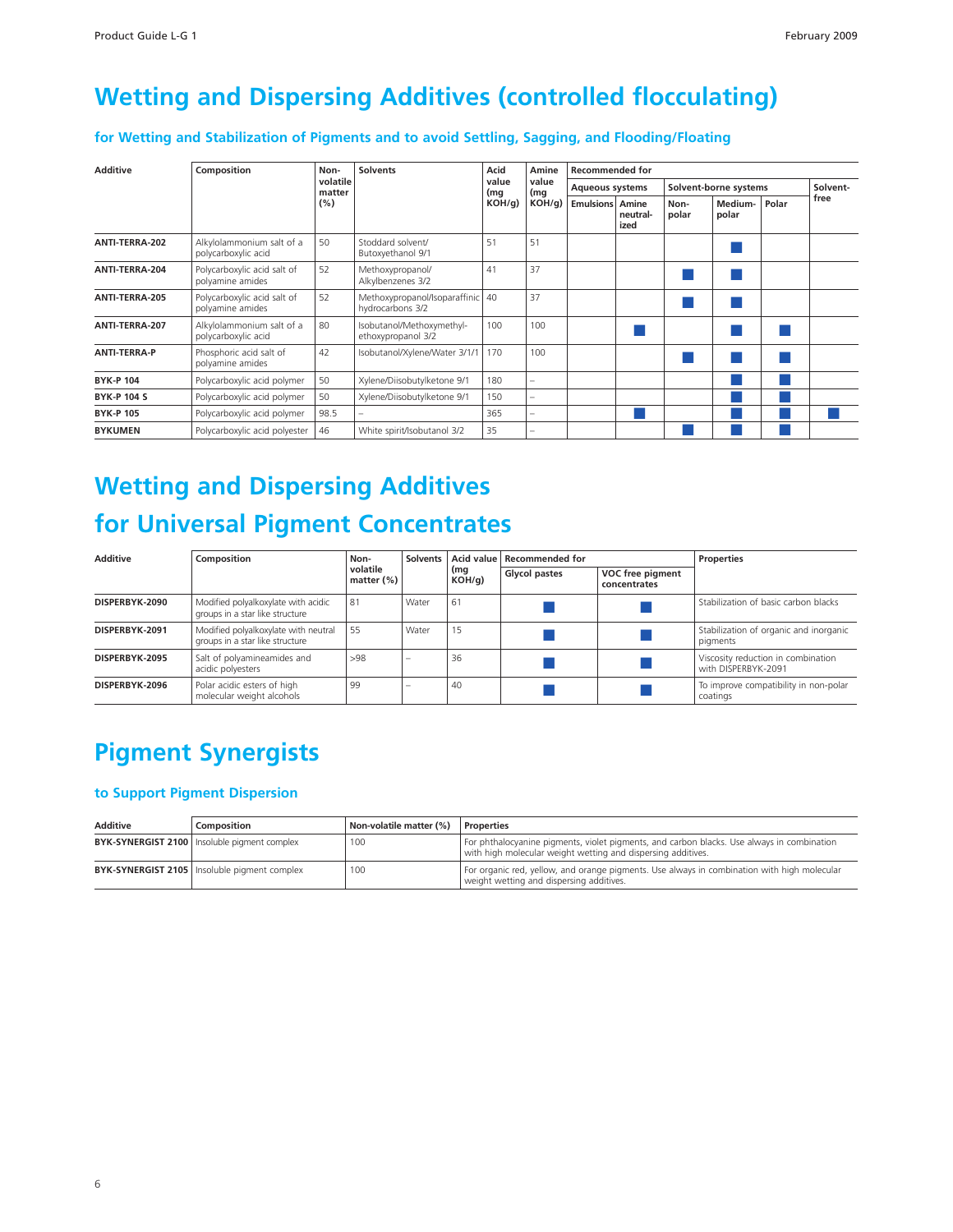#### <span id="page-5-0"></span>**Silicone Surface Additives**

#### **to Improve Substrate Wetting and Surface Slip**

| <b>Additive</b>          | Composition                                          | Reactive | Non-               | Active         | <b>Solvents</b>                                                        | <b>Recommended for</b> |                  |               |                       |       |          |
|--------------------------|------------------------------------------------------|----------|--------------------|----------------|------------------------------------------------------------------------|------------------------|------------------|---------------|-----------------------|-------|----------|
|                          |                                                      | group    | volatile<br>matter | sub-<br>stance |                                                                        | Aqueous systems        |                  |               | Solvent-borne systems |       | Solvent- |
|                          |                                                      |          | (%)                | (%)            |                                                                        | <b>Emulsions Amine</b> | neutral-<br>ized | Non-<br>polar | Medium-<br>polar      | Polar | free     |
| <b>BYK-300</b>           | Polyether modified polydimethylsiloxane              |          | 52                 |                | Xylene/Isobutanol 4/1                                                  |                        |                  |               |                       |       |          |
| <b>BYK-301</b>           | Polyether modified polydimethylsiloxane              |          | 52                 |                | Butylglycol                                                            |                        |                  |               |                       |       |          |
| <b>BYK-302</b>           | Polyether modified polydimethylsiloxane              |          | >95                |                |                                                                        |                        |                  |               |                       |       |          |
| <b>BYK-306</b>           | Polyether modified polydimethylsiloxane              |          | 12.5               |                | Xylene/                                                                |                        |                  |               |                       |       |          |
|                          |                                                      |          |                    |                | Monophenylglycol 7/2                                                   |                        |                  |               |                       |       |          |
| <b>BYK-307</b>           | Polyether modified polydimethylsiloxane              |          | >97                |                |                                                                        |                        |                  |               |                       |       |          |
| <b>BYK-310</b>           | Polyester modified polydimethylsiloxane              |          | 25                 |                | Xylene                                                                 |                        |                  |               |                       |       |          |
| <b>BYK-315</b>           | Polyester modified polymethylalkylsiloxane           |          | 25                 |                | Methoxypropylacetate/<br>Phenoxyethanol 1/1                            |                        |                  |               |                       |       |          |
| <b>BYK-320</b>           | Polyether modified polymethylalkylsiloxane           |          | 52                 |                | White spirit/Methoxy-<br>propylacetate 9/1                             |                        |                  |               |                       |       |          |
| <b>BYK-321</b>           | Polyether modified polymethylalkylsiloxane           |          | 51                 |                | Butoxyethanol                                                          |                        |                  |               |                       |       |          |
| <b>BYK-322</b>           | Aralkyl modified polymethylalkylsiloxane             |          | >98                |                |                                                                        |                        |                  |               |                       |       |          |
| <b>BYK-323</b>           | Aralkyl modified polymethylalkylsiloxane             |          | >96                |                |                                                                        |                        |                  |               |                       |       |          |
| <b>BYK-325</b>           | Polyether modified polymethylalkylsiloxane           |          | 52                 |                | Alkylbenzenes/<br>Butyrolacton 1/1                                     |                        |                  |               |                       |       |          |
| <b>BYK-330</b>           | Polyether modified polydimethylsiloxane              |          | 51                 |                | Methoxypropylacetate                                                   |                        |                  |               |                       |       |          |
| <b>BYK-331</b>           | Polyether modified polydimethylsiloxane              |          | >98                |                |                                                                        |                        |                  |               |                       |       |          |
| <b>BYK-332</b>           | Polyether modified polydimethylsiloxane              |          | >97                |                |                                                                        |                        |                  |               |                       |       |          |
| <b>BYK-333</b>           | Polyether modified polydimethylsiloxane              |          | >97                |                |                                                                        |                        |                  |               |                       |       |          |
| <b>BYK-336</b>           | Polyether modified polydimethylsiloxane              |          | 25                 |                | Methoxypropanol<br>acetate/Xylene 8/1                                  |                        |                  |               |                       |       |          |
| <b>BYK-337</b>           | Polyether modified polydimethylsiloxane              |          | 15                 |                | Dipropyleneglycol<br>monomethylether                                   |                        |                  |               |                       |       |          |
| <b>BYK-341</b>           | Polyether modified polydimethylsiloxane              |          | 51.5               |                | Butylglycol                                                            |                        |                  |               |                       |       |          |
| <b>BYK-344</b>           | Polyether modified polydimethylsiloxane              |          | 52                 |                | Xylene/Isobutanol 4/1                                                  |                        |                  |               |                       |       |          |
| <b>BYK-345</b>           | Silicone surfactant                                  |          | 87.5               |                |                                                                        |                        |                  |               |                       |       |          |
| <b>BYK-346</b>           | Silicone surfactant                                  |          | 45                 |                | Dipropyleneglycol<br>monomethylether                                   |                        |                  |               |                       |       |          |
| <b>BYK-347</b>           | Silicone surfactant                                  |          | 85                 |                |                                                                        |                        |                  |               |                       |       |          |
| <b>BYK-348</b>           | Silicone surfactant                                  |          | >96                |                |                                                                        |                        |                  |               |                       |       |          |
| <b>BYK-349</b>           | Silicone surfactant                                  |          | >94                |                |                                                                        |                        |                  |               |                       |       |          |
| <b>BYK-370</b>           | Polyester modified polydimethylsiloxane              | OH       | 25                 |                | Xylene/Alkylbenzenes/<br>Cyclohexanone/Mono-<br>phenylglycol 75/11/7/7 |                        |                  |               |                       |       |          |
| <b>BYK-371</b>           | Polyester modified polydimethylsiloxane              | Acrylic  | 40                 |                | Xylene                                                                 |                        |                  |               |                       |       |          |
| <b>BYK-373</b>           | Polyether modified polydimethylsiloxane              | OH       | 52                 |                | Methoxypropanol                                                        |                        |                  |               |                       |       |          |
| <b>BYK-375</b>           | Polyether-polyester modified<br>polydimethylsiloxane | OH       | 25                 |                | Dipropyleneglycol<br>monomethylether                                   |                        |                  |               |                       |       |          |
| <b>BYK-377</b>           | Polyether modified polydimethylsiloxane              | OH       | >96                |                |                                                                        |                        |                  |               |                       |       |          |
| <b>BYK-378</b>           | Polyether modified polydimethylsiloxane              |          | >96                |                |                                                                        |                        |                  |               |                       |       |          |
| BYK-SILCLEAN 3700        | Silicone modified polyacrylate                       | OH       | 25                 |                | Methoxypropylacetate                                                   |                        |                  |               |                       |       |          |
| BYK-SILCLEAN 3710        | Polyether modified polydimethylsiloxane              | Acrylic  | >96                |                |                                                                        |                        |                  |               |                       |       |          |
| <b>BYK-SILCLEAN 3720</b> | Polyether modified polydimethylsiloxane              | OH       | 25                 |                | Methoxypropanol                                                        |                        |                  |               |                       |       |          |
| <b>BYK-UV 3500</b>       | Polyether modified polydimethylsiloxane              | Acrylic  | >96                |                |                                                                        |                        |                  |               |                       |       |          |
| <b>BYK-UV 3510</b>       | Polyether modified polydimethylsiloxane              |          | >97                |                |                                                                        |                        |                  |               |                       |       |          |
| BYK-3520                 | Organically modified<br>polydimethylsiloxane         |          |                    | 100            |                                                                        | m.                     | l a              |               |                       |       |          |
| BYK-3521                 | Organically modified<br>polydimethylsiloxane         |          |                    | 100            |                                                                        | ×                      | l a              |               |                       |       |          |
| <b>BYK-UV 3530</b>       | Polyether modified polydimethylsiloxane              | Acrylic  | >96                |                |                                                                        |                        |                  |               |                       |       |          |
| <b>BYK-UV 3570</b>       | Polyester modified polydimethylsiloxane              | Acrylic  | 70                 |                | PONPGDA*                                                               |                        |                  |               |                       |       |          |

\* Propoxylated Neopentylglycoldiacrylate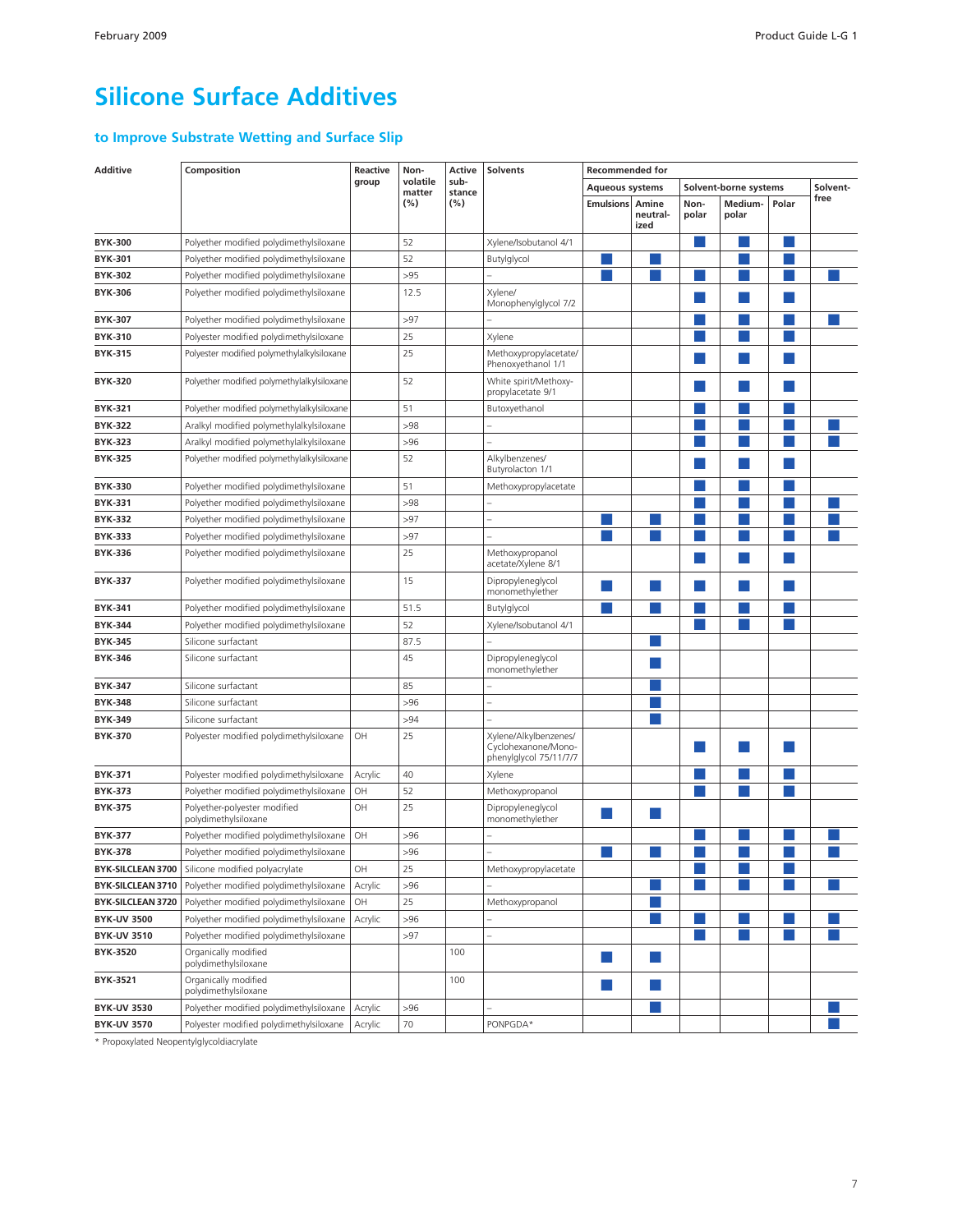#### <span id="page-6-0"></span>**Acrylate Leveling Additives, liquid**

| <b>Additive</b>  | Composition                     | Non-                      | <b>Solvents</b>                           | Leveling                                                                                                       | Air                        | Anti-   | Substrate<br>wetting,<br>Anticrater<br>effect | <b>Recommended for</b>    |                              |                             | <b>Remarks</b>                                       |                                      |
|------------------|---------------------------------|---------------------------|-------------------------------------------|----------------------------------------------------------------------------------------------------------------|----------------------------|---------|-----------------------------------------------|---------------------------|------------------------------|-----------------------------|------------------------------------------------------|--------------------------------------|
|                  |                                 | volatile<br>matter<br>(%) |                                           |                                                                                                                | release.<br>Defoam-<br>ing | popping |                                               | <b>Aqueous</b><br>systems | Solvent-<br>borne<br>systems | Solvent-<br>free<br>systems | Master-<br>batch<br>resins for<br>powder<br>coatings |                                      |
| <b>BYK-340</b>   | Polymeric fluoro<br>surfactant  | 10                        | Dipropyleneglycol<br>monomethylether      |                                                                                                                |                            |         | ٠                                             | ×                         |                              |                             |                                                      |                                      |
| <b>BYK-350</b>   | Polyacrylate                    | 100                       |                                           |                                                                                                                |                            |         |                                               |                           |                              |                             |                                                      |                                      |
| <b>BYK-352</b>   | Polyacrylate                    | 80                        | Methoxypropanol                           | <b>Service Service</b>                                                                                         |                            |         |                                               |                           |                              |                             |                                                      |                                      |
| <b>BYK-354</b>   | Polyacrylate                    | 51                        | Alkylbenzenes/<br>Diisobutylketone<br>9/1 | m.                                                                                                             | . .                        |         |                                               |                           |                              |                             |                                                      |                                      |
| <b>BYK-355</b>   | Polyacrylate                    | 52                        | Methoxypropyl-<br>acetate                 |                                                                                                                |                            |         |                                               |                           |                              |                             |                                                      |                                      |
| <b>BYK-356</b>   | Polyacrylate                    | >98                       |                                           | and the state of the state of the state of the state of the state of the state of the state of the state of th |                            |         |                                               |                           |                              | <b>Service Service</b>      |                                                      | Solvent-free version<br>of BYK-355   |
| <b>BYK-358 N</b> | Polyacrylate                    | 52                        | Alkylbenzenes                             |                                                                                                                |                            |         |                                               |                           |                              |                             |                                                      |                                      |
| <b>BYK-359</b>   | Polyacrylate                    | >99                       |                                           |                                                                                                                |                            |         |                                               |                           |                              |                             |                                                      |                                      |
| <b>BYK-361 N</b> | Polyacrylate                    | >98                       |                                           | <b>Service Service</b>                                                                                         |                            |         |                                               |                           |                              |                             |                                                      | Solvent-free version<br>of BYK-358 N |
| <b>BYK-380 N</b> | Acrylate copolymer   52         |                           | Dipropyleneglycol<br>monomethylether      |                                                                                                                |                            |         |                                               | a.                        |                              |                             |                                                      |                                      |
| <b>BYK-381</b>   | Polyacrylate, ionic             | 52                        | Dipropyleneglycol<br>monomethylether      |                                                                                                                |                            |         |                                               | ×                         |                              |                             |                                                      |                                      |
| <b>BYK-388</b>   | Fluoro modified<br>polyacrylate | 70                        | Dipropyleneglycol<br>monomethylether      |                                                                                                                |                            |         |                                               |                           |                              |                             |                                                      |                                      |
| <b>BYK-390</b>   | Polyacrylate                    | 52                        | Xylene                                    |                                                                                                                |                            |         |                                               |                           |                              |                             |                                                      |                                      |
| <b>BYK-392</b>   | Polyacrylate                    | 52                        | Methoxypropyl-<br>acetate                 | ×.                                                                                                             | ×.                         | - 1     |                                               |                           |                              |                             |                                                      |                                      |
| <b>BYK-394</b>   | Polyacrylate                    | 80                        | Dipropyleneglycol<br>monomethylether      | ×.                                                                                                             |                            |         |                                               |                           |                              |                             |                                                      | Foil release                         |

## **Acrylate Leveling Additives, powder form**

| <b>Additive</b>   | Composition                                  | Residue<br>after calcin- content<br>ing $(\%)$ | (%) | Acrylate Leveling | Anticrater<br>effect | Pigment<br>wetting | Recommended for Remarks<br><b>Powder coatings</b> |                                                                    |
|-------------------|----------------------------------------------|------------------------------------------------|-----|-------------------|----------------------|--------------------|---------------------------------------------------|--------------------------------------------------------------------|
| <b>BYK-360 P</b>  | Polyacrylate, adsorbed on silicon dioxide 39 |                                                | 57  |                   |                      |                    |                                                   |                                                                    |
| <b>BYK-364 P</b>  | Polyacrylate, adsorbed on silicon dioxide 37 |                                                | 60  |                   |                      |                    |                                                   | OH reactive                                                        |
| <b>BYK-366 P</b>  | Polyacrylate, adsorbed on silicon dioxide 34 |                                                | 63  |                   |                      |                    |                                                   |                                                                    |
| <b>BYK-368 P</b>  | Polyacrylate, adsorbed on silicon dioxide 34 |                                                | 63  |                   |                      |                    |                                                   |                                                                    |
| <b>BYK-3900 P</b> | Polyacrylate, adsorbed on silicon dioxide 34 |                                                | 63  |                   |                      |                    |                                                   | Enhanced acceptance of impurities                                  |
| BYK-3931 P        | Polyacrylate, adsorbed on silicon dioxide 34 |                                                | 63  |                   |                      |                    |                                                   | Synergist, Used in combination with<br>standard leveling additives |

#### **Nano Surface Additives**

#### **for Improved Scratch Resistance**

| <b>Additive</b> | Composition                                                          | Non-               | Particle       | Carrier                                        | Particle           | <b>Recommended for</b> |                        |                           | <b>Application areas</b>                                                             |  |
|-----------------|----------------------------------------------------------------------|--------------------|----------------|------------------------------------------------|--------------------|------------------------|------------------------|---------------------------|--------------------------------------------------------------------------------------|--|
|                 |                                                                      | volatile<br>matter | content<br>(%) |                                                | size<br><b>D50</b> | UV systems             |                        | Conventional              |                                                                                      |  |
|                 |                                                                      | (%)                |                |                                                | (nm)               |                        | Aqueous   Solvent-free | systems,<br>solvent-borne |                                                                                      |  |
| NANOBYK-3600*   | Aluminium oxide nanoparticles                                        | 55                 | 50             | Water                                          | 40                 |                        |                        |                           | Parquet and furniture coatings                                                       |  |
|                 | <b>NANOBYK-3601*</b> Aluminium oxide nanoparticles                   | 97                 | 30             | <b>TPGDA</b>                                   | 40                 |                        |                        |                           | Parquet/furniture and industrial<br>coatings                                         |  |
| NANOBYK-3602*   | Aluminium oxide nanoparticles                                        | 97                 | 30             | <b>HDDA</b>                                    | 40                 |                        |                        |                           | Parquet/furniture and industrial<br>coatings                                         |  |
| NANOBYK-3610    | Aluminium oxide nanoparticles,<br>surface-modified with polysiloxane | 37                 | 30             | Methoxypropyl-acetate                          | 20                 |                        |                        |                           | Wood and furniture coatings,<br>industrial coatings, plastic coatings                |  |
| NANOBYK-3650    | Silica nanoparticles,<br>surface-modified with polysiloxane          | 31                 | 25             | Methoxypropyl-acetate/<br>Methoxy-propanol 6/1 | 20                 |                        |                        |                           | Wood and furniture coatings,<br>industrial coatings, automotive<br>refinish coatings |  |
| NANOBYK-3651    | Silica nanoparticles,<br>surface-modified with polysiloxane          | 34                 | 20             | Methoxypropylacetate/<br>Methoxypropanol 6/1   | 20                 |                        |                        |                           | Wood and furniture coatings,<br>industrial coatings, automotive<br>coatings          |  |
| NANOBYK-3652    | Silica nanoparticles,<br>surface-modified with polysiloxane          | 31                 | 25             | Methoxypropylacetate/<br>Methoxypropanol 6/1   | 20                 |                        |                        |                           | Wood and furniture coatings,<br>industrial coatings, automotive<br>coatings          |  |

\* For enhanced effectivity the combination with standard silicone surface additives is recommended. TPGDA = Tripropyleneglycoldiacrylate HDDA = Hexanedioldiacrylate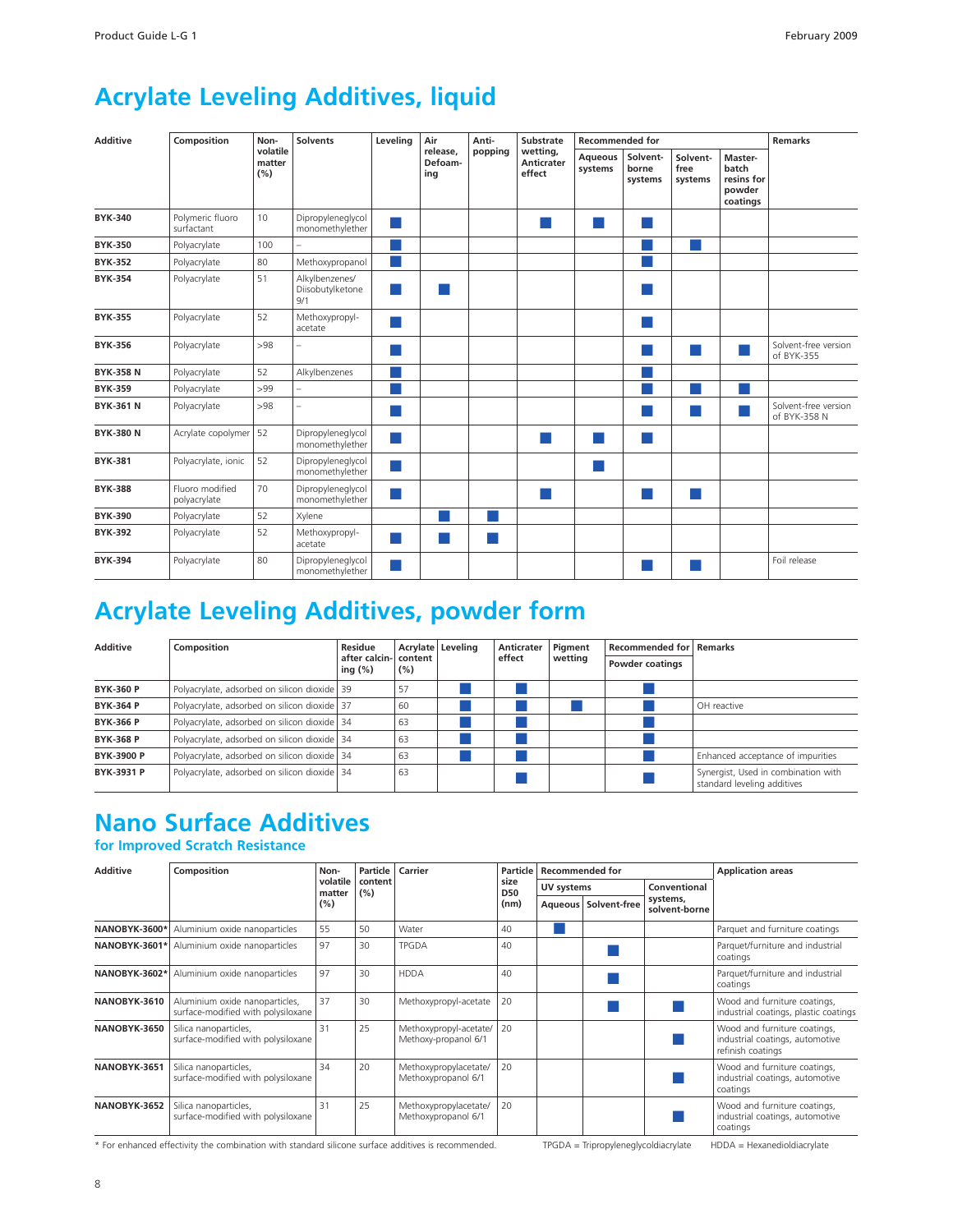### <span id="page-7-0"></span>**Wax Emulsions and Dispersions in Water**

| <b>Additive</b>     | Wax base                                    | Non-<br>volatile<br>matter<br>(%) | Carrier                                                 | <b>Emulsifier</b><br>system | <b>Melting</b><br>point (wax<br>component)<br>°C | <b>Mechanical</b><br>resistance | Surface<br>slip | Anti-<br>Slip | Anti-<br>blocking,<br>Water<br>repellence | Anti-<br>settling | Soft-<br>feel-<br><b>Effect</b> | Gloss<br>reduc-<br>tion | Orien-<br>tation of<br>effect<br>pigments | <b>Application areas</b>                                                           |
|---------------------|---------------------------------------------|-----------------------------------|---------------------------------------------------------|-----------------------------|--------------------------------------------------|---------------------------------|-----------------|---------------|-------------------------------------------|-------------------|---------------------------------|-------------------------|-------------------------------------------|------------------------------------------------------------------------------------|
| <b>AQUACER 498</b>  | Paraffin<br>wax                             | 50                                | Water                                                   | Non-ionic                   | 60                                               |                                 | m.              |               |                                           |                   |                                 |                         |                                           | Printing inks,<br>architectural coatings                                           |
| <b>AQUACER 507</b>  | Oxidized<br>HDPE wax                        | 35                                | Water                                                   | Anionic                     | 130                                              | k.                              |                 |               |                                           |                   |                                 |                         |                                           | Automotive coatings                                                                |
| <b>AQUACER 513</b>  | Oxidized<br>HDPE wax                        | 35                                | Water                                                   | Non-ionic                   | 135                                              |                                 |                 |               |                                           |                   |                                 |                         |                                           | Printing inks, wood,<br>architectural and<br>industrial coatings                   |
| <b>AQUACER 515</b>  | Oxidized<br>HDPE wax                        | 35                                | Water                                                   | Non-ionic                   | 135                                              | <b>Service Service</b>          |                 |               |                                           |                   |                                 |                         |                                           | Printing inks, wood,<br>architectural and<br>industrial coatings                   |
| <b>AQUACER 526</b>  | Modified<br><b>EVA</b><br>copolymer-<br>wax | 30                                | Water                                                   | Anionic                     | 105                                              |                                 |                 |               |                                           |                   |                                 |                         |                                           | Automotive coatings                                                                |
| <b>AQUACER 531</b>  | Modified PE<br>wax                          | 45                                | Water                                                   | Non-ionic                   | 130                                              | k.                              |                 |               | <b>College</b>                            |                   |                                 |                         |                                           | Printing inks                                                                      |
| <b>AQUACER 533</b>  | Modified<br>paraffin wax                    | 40                                | Water                                                   | Anionic                     | 95                                               | <b>Single Street</b>            | m.              |               |                                           |                   |                                 |                         |                                           | Architectural coatings                                                             |
| <b>AQUACER 535</b>  | Modified<br>paraffin wax                    | 30                                | Water                                                   | Non-ionic                   | 105                                              |                                 | ×               |               |                                           |                   |                                 |                         |                                           | Wood, architectural<br>and industrial<br>coatings                                  |
| <b>AQUACER 537</b>  | Modified<br>paraffin wax                    | 30                                | Water                                                   | Anionic                     | 110                                              |                                 | ×               |               |                                           |                   |                                 |                         |                                           | Wood, architectural<br>and industrial<br>coatings                                  |
| <b>AQUACER 539</b>  | Modified<br>paraffin wax                    | 35                                | Water                                                   | Non-ionic                   | 90                                               |                                 | ×.              |               | l a l                                     |                   |                                 |                         |                                           | Printing inks, wood,<br>architectural and<br>industrial coatings                   |
| <b>AQUACER 552</b>  | Oxidized<br>HDPE wax                        | 35                                | Water                                                   | Non-ionic                   | 130                                              | k.                              |                 |               |                                           |                   |                                 |                         |                                           | Printing inks                                                                      |
| <b>AQUACER 560</b>  | Modified<br>bees wax                        | 15                                | Water                                                   |                             | 70                                               |                                 |                 |               | H.                                        |                   |                                 |                         |                                           | For wax stains to<br>enhance the color<br>difference between<br>sap and heart wood |
| <b>AQUACER 593</b>  | Modified<br>PP wax                          | 30                                | Water                                                   | Non-ionic                   | 160                                              |                                 |                 | m.            |                                           |                   |                                 |                         |                                           | Wood coatings,<br>printing inks                                                    |
| <b>AQUACER 840</b>  | Oxidized<br>HDPE wax                        | 30                                | Water                                                   | Cationic                    | 135                                              |                                 |                 |               |                                           |                   |                                 |                         | m.                                        | Automotive and<br>industrial coatings                                              |
| <b>AQUACER 1547</b> | Oxidized<br>HDPE wax                        | 35                                | Water                                                   | Anionic                     | 125                                              | a l                             |                 |               |                                           |                   |                                 |                         |                                           | Can coatings                                                                       |
| <b>AQUAMAT 208</b>  | Oxidized<br>HDPE wax                        | 35                                | Water                                                   | $\overline{\phantom{0}}$    | 135                                              | H                               |                 |               |                                           |                   | n a                             | ×.                      |                                           | Wood, and<br>architectural coatings                                                |
| <b>AQUAMAT 263</b>  | Oxidized<br>HDPE wax                        | 35                                | Water/Dipro-<br>pyleneglycol<br>monometyl<br>ether 12/1 | L.                          | 130                                              |                                 |                 |               |                                           |                   |                                 |                         |                                           | Printing inks                                                                      |
| <b>AQUAMAT 270</b>  | Modified<br>PE wax                          | 55                                | Water                                                   | $\overline{\phantom{0}}$    | 125                                              | H.                              |                 |               | <b>Contract</b>                           |                   |                                 |                         |                                           | Wood, architectural<br>and industrial<br>coatings                                  |
| <b>AQUATIX 8421</b> | Modified EVA<br>copolymer<br>wax            | 20                                | Water                                                   | Non-jonic                   | 105                                              |                                 |                 |               |                                           |                   |                                 |                         |                                           | Automotive coatings,<br>industrial coatings                                        |

PE = Polyethylene PP = Polypropylene HDPE = High Density Polyethylene EVA = Ethylene-Vinylacetate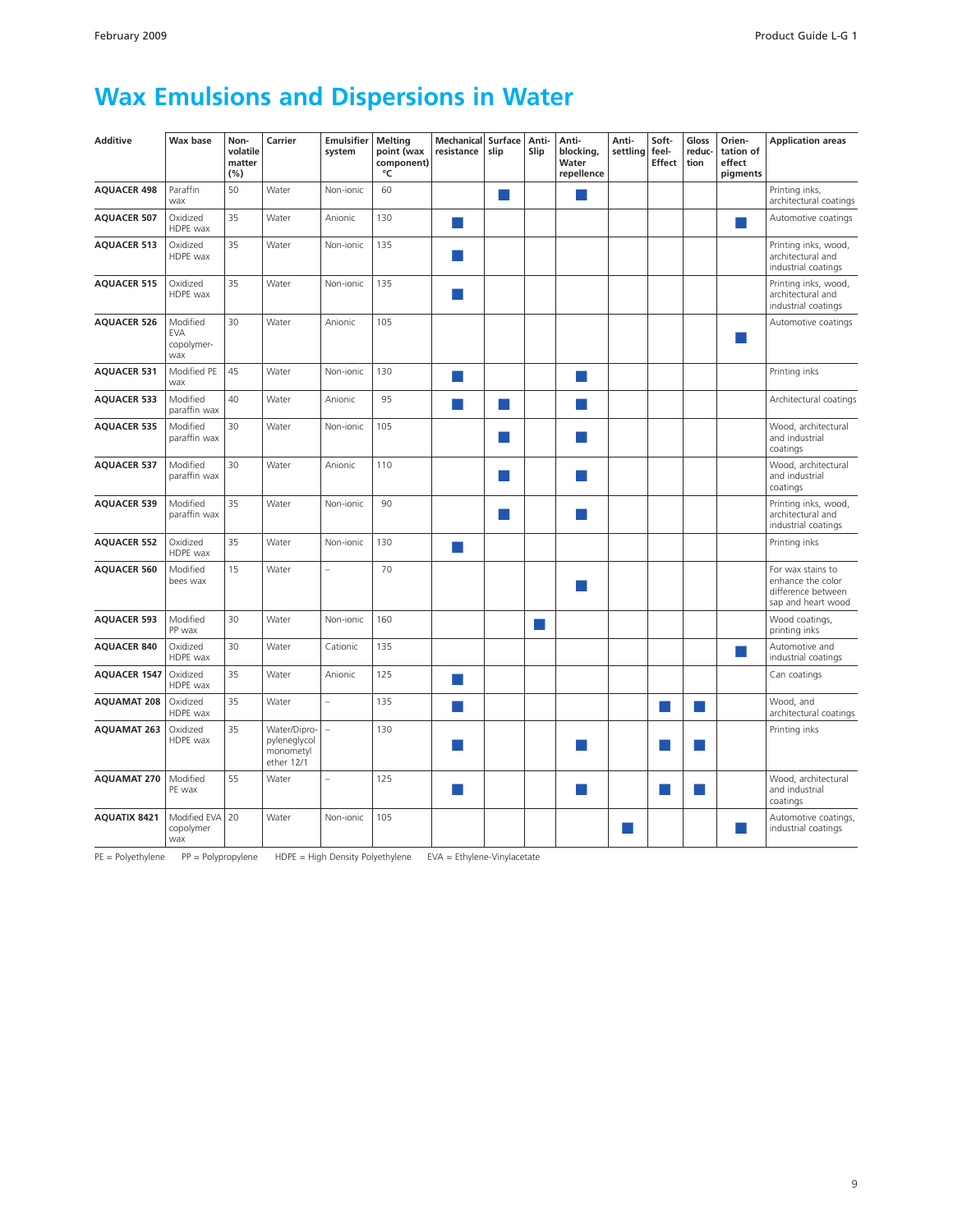### <span id="page-8-0"></span>**Wax Dispersions in Organic Solvents**

| 40<br>Ethanol<br>105<br>Printing inks<br><b>CERACOL 39</b><br>PE wax<br>20<br>Dipropyleneglycol<br><b>CERACOL 79</b><br>Carnauba wax<br>90<br>Can coatings<br>monomethylether<br>20<br>100<br>CERACOL 600<br>Modified<br>Methoxypropylacetate<br>Coil coatings<br>hydrocarbon wax<br>CERACOL 601<br>20<br>Dipropyleneglycol<br>90<br>Can/Coil coatings<br>Carnauba wax<br>monomethylether<br>20<br>100<br><b>CERACOL 603</b><br>Polymer/PTFE mixture<br>Butylglycol<br>Can coatings<br>85<br>11,5<br>Butylglycol<br><b>CERACOL 604</b><br>Carnauba wax<br>Can coatings<br>35<br>Butyldiglycolacetate/<br>105<br><b>CERACOL 607</b><br>PTFE-modified<br>Can/Coil coatings<br>Butyldiglycol/Aromatic<br>PE wax<br>hydrocarbons<br>Aromatic hydrocarbons/<br><b>CERACOL 609N</b><br>Wax modified Lanolin<br>20<br>85<br>Can/Coil coatings<br>Isopropanol 1/1<br><b>CERAFAK 100</b><br>10<br>Xylene/Butylacetate 1/1<br>105<br>EVA Copolymer wax<br>Industrial coatings<br><b>CERAFAK 103</b><br>6<br>Xylene/Butylacetate/<br>110<br>EAA Copolymer wax<br>Automotive coatings<br>Butanol 7/8/1<br>6<br>Xylene/Butylacetate/<br>105<br><b>CERAFAK 106</b><br>EVA Copolymer wax<br>Automotive coatings<br>Butanol 7/8/1<br>6<br>100<br><b>CERAFAK 110</b><br>EVA Copolymer wax<br>Butylacetate/Butanol<br>Automotive and<br>15/1<br>industrial coatings<br>12.5<br>110<br><b>CERAFAK 111</b><br>PE wax<br>Butylacetate<br>Automotive and<br>industrial coatings<br>25<br>110<br><b>CERAFAK 116</b><br>Modfied FT wax<br>Aromatic-free<br>Architectural coatings<br>white spirit<br>15<br><b>CERAFAK 127N</b><br>FT wax<br>Aromatic hydrocarbons<br>120<br>Can/Coil coatings,<br>architectural and<br>industrial coatings<br>12.5<br>115<br><b>CERAFAK 131</b><br>PE wax<br>Xylene<br>×.<br>Wood coatings<br>Carnauba wax<br>15<br>Isobutanol/Aromatic<br>90<br><b>CERAFAK 140N</b><br>Can coatings<br>hydrocarbons 13/4<br>85<br>20<br><b>CERAFAK 180N</b><br>Carnauba wax<br>Aromatic hydrocarbons<br>Industrial coatings<br><b>CERAFAK 184</b><br>Modified<br>13.5<br>Butanol/White spirit<br>100<br>Can coatings<br>hydrocarbon wax<br>1/1<br>15<br><b>CERAFAK 186N</b><br>Hydrocarbon wax<br>Aromatic hydrocarbons<br>95<br>Industrial coatings<br>22<br>135<br>Xylene/Butylacetate 1/1<br><b>CERAMAT 241</b><br>Oxidized HDPE wax<br>Wood coatings<br>20<br><b>CERAMAT 248</b><br>PE wax<br>Aromatic-free<br>110<br>Architectural coatings<br>white spirit | <b>Application areas</b> |
|-----------------------------------------------------------------------------------------------------------------------------------------------------------------------------------------------------------------------------------------------------------------------------------------------------------------------------------------------------------------------------------------------------------------------------------------------------------------------------------------------------------------------------------------------------------------------------------------------------------------------------------------------------------------------------------------------------------------------------------------------------------------------------------------------------------------------------------------------------------------------------------------------------------------------------------------------------------------------------------------------------------------------------------------------------------------------------------------------------------------------------------------------------------------------------------------------------------------------------------------------------------------------------------------------------------------------------------------------------------------------------------------------------------------------------------------------------------------------------------------------------------------------------------------------------------------------------------------------------------------------------------------------------------------------------------------------------------------------------------------------------------------------------------------------------------------------------------------------------------------------------------------------------------------------------------------------------------------------------------------------------------------------------------------------------------------------------------------------------------------------------------------------------------------------------------------------------------------------------------------------------------------------------------------------------------------------------------------------------------------------------------------------------------------------------------------------------------|--------------------------|
|                                                                                                                                                                                                                                                                                                                                                                                                                                                                                                                                                                                                                                                                                                                                                                                                                                                                                                                                                                                                                                                                                                                                                                                                                                                                                                                                                                                                                                                                                                                                                                                                                                                                                                                                                                                                                                                                                                                                                                                                                                                                                                                                                                                                                                                                                                                                                                                                                                                           |                          |
|                                                                                                                                                                                                                                                                                                                                                                                                                                                                                                                                                                                                                                                                                                                                                                                                                                                                                                                                                                                                                                                                                                                                                                                                                                                                                                                                                                                                                                                                                                                                                                                                                                                                                                                                                                                                                                                                                                                                                                                                                                                                                                                                                                                                                                                                                                                                                                                                                                                           |                          |
|                                                                                                                                                                                                                                                                                                                                                                                                                                                                                                                                                                                                                                                                                                                                                                                                                                                                                                                                                                                                                                                                                                                                                                                                                                                                                                                                                                                                                                                                                                                                                                                                                                                                                                                                                                                                                                                                                                                                                                                                                                                                                                                                                                                                                                                                                                                                                                                                                                                           |                          |
|                                                                                                                                                                                                                                                                                                                                                                                                                                                                                                                                                                                                                                                                                                                                                                                                                                                                                                                                                                                                                                                                                                                                                                                                                                                                                                                                                                                                                                                                                                                                                                                                                                                                                                                                                                                                                                                                                                                                                                                                                                                                                                                                                                                                                                                                                                                                                                                                                                                           |                          |
|                                                                                                                                                                                                                                                                                                                                                                                                                                                                                                                                                                                                                                                                                                                                                                                                                                                                                                                                                                                                                                                                                                                                                                                                                                                                                                                                                                                                                                                                                                                                                                                                                                                                                                                                                                                                                                                                                                                                                                                                                                                                                                                                                                                                                                                                                                                                                                                                                                                           |                          |
|                                                                                                                                                                                                                                                                                                                                                                                                                                                                                                                                                                                                                                                                                                                                                                                                                                                                                                                                                                                                                                                                                                                                                                                                                                                                                                                                                                                                                                                                                                                                                                                                                                                                                                                                                                                                                                                                                                                                                                                                                                                                                                                                                                                                                                                                                                                                                                                                                                                           |                          |
|                                                                                                                                                                                                                                                                                                                                                                                                                                                                                                                                                                                                                                                                                                                                                                                                                                                                                                                                                                                                                                                                                                                                                                                                                                                                                                                                                                                                                                                                                                                                                                                                                                                                                                                                                                                                                                                                                                                                                                                                                                                                                                                                                                                                                                                                                                                                                                                                                                                           |                          |
|                                                                                                                                                                                                                                                                                                                                                                                                                                                                                                                                                                                                                                                                                                                                                                                                                                                                                                                                                                                                                                                                                                                                                                                                                                                                                                                                                                                                                                                                                                                                                                                                                                                                                                                                                                                                                                                                                                                                                                                                                                                                                                                                                                                                                                                                                                                                                                                                                                                           |                          |
|                                                                                                                                                                                                                                                                                                                                                                                                                                                                                                                                                                                                                                                                                                                                                                                                                                                                                                                                                                                                                                                                                                                                                                                                                                                                                                                                                                                                                                                                                                                                                                                                                                                                                                                                                                                                                                                                                                                                                                                                                                                                                                                                                                                                                                                                                                                                                                                                                                                           |                          |
|                                                                                                                                                                                                                                                                                                                                                                                                                                                                                                                                                                                                                                                                                                                                                                                                                                                                                                                                                                                                                                                                                                                                                                                                                                                                                                                                                                                                                                                                                                                                                                                                                                                                                                                                                                                                                                                                                                                                                                                                                                                                                                                                                                                                                                                                                                                                                                                                                                                           |                          |
|                                                                                                                                                                                                                                                                                                                                                                                                                                                                                                                                                                                                                                                                                                                                                                                                                                                                                                                                                                                                                                                                                                                                                                                                                                                                                                                                                                                                                                                                                                                                                                                                                                                                                                                                                                                                                                                                                                                                                                                                                                                                                                                                                                                                                                                                                                                                                                                                                                                           |                          |
|                                                                                                                                                                                                                                                                                                                                                                                                                                                                                                                                                                                                                                                                                                                                                                                                                                                                                                                                                                                                                                                                                                                                                                                                                                                                                                                                                                                                                                                                                                                                                                                                                                                                                                                                                                                                                                                                                                                                                                                                                                                                                                                                                                                                                                                                                                                                                                                                                                                           |                          |
|                                                                                                                                                                                                                                                                                                                                                                                                                                                                                                                                                                                                                                                                                                                                                                                                                                                                                                                                                                                                                                                                                                                                                                                                                                                                                                                                                                                                                                                                                                                                                                                                                                                                                                                                                                                                                                                                                                                                                                                                                                                                                                                                                                                                                                                                                                                                                                                                                                                           |                          |
|                                                                                                                                                                                                                                                                                                                                                                                                                                                                                                                                                                                                                                                                                                                                                                                                                                                                                                                                                                                                                                                                                                                                                                                                                                                                                                                                                                                                                                                                                                                                                                                                                                                                                                                                                                                                                                                                                                                                                                                                                                                                                                                                                                                                                                                                                                                                                                                                                                                           |                          |
|                                                                                                                                                                                                                                                                                                                                                                                                                                                                                                                                                                                                                                                                                                                                                                                                                                                                                                                                                                                                                                                                                                                                                                                                                                                                                                                                                                                                                                                                                                                                                                                                                                                                                                                                                                                                                                                                                                                                                                                                                                                                                                                                                                                                                                                                                                                                                                                                                                                           |                          |
|                                                                                                                                                                                                                                                                                                                                                                                                                                                                                                                                                                                                                                                                                                                                                                                                                                                                                                                                                                                                                                                                                                                                                                                                                                                                                                                                                                                                                                                                                                                                                                                                                                                                                                                                                                                                                                                                                                                                                                                                                                                                                                                                                                                                                                                                                                                                                                                                                                                           |                          |
|                                                                                                                                                                                                                                                                                                                                                                                                                                                                                                                                                                                                                                                                                                                                                                                                                                                                                                                                                                                                                                                                                                                                                                                                                                                                                                                                                                                                                                                                                                                                                                                                                                                                                                                                                                                                                                                                                                                                                                                                                                                                                                                                                                                                                                                                                                                                                                                                                                                           |                          |
|                                                                                                                                                                                                                                                                                                                                                                                                                                                                                                                                                                                                                                                                                                                                                                                                                                                                                                                                                                                                                                                                                                                                                                                                                                                                                                                                                                                                                                                                                                                                                                                                                                                                                                                                                                                                                                                                                                                                                                                                                                                                                                                                                                                                                                                                                                                                                                                                                                                           |                          |
|                                                                                                                                                                                                                                                                                                                                                                                                                                                                                                                                                                                                                                                                                                                                                                                                                                                                                                                                                                                                                                                                                                                                                                                                                                                                                                                                                                                                                                                                                                                                                                                                                                                                                                                                                                                                                                                                                                                                                                                                                                                                                                                                                                                                                                                                                                                                                                                                                                                           |                          |
|                                                                                                                                                                                                                                                                                                                                                                                                                                                                                                                                                                                                                                                                                                                                                                                                                                                                                                                                                                                                                                                                                                                                                                                                                                                                                                                                                                                                                                                                                                                                                                                                                                                                                                                                                                                                                                                                                                                                                                                                                                                                                                                                                                                                                                                                                                                                                                                                                                                           |                          |
|                                                                                                                                                                                                                                                                                                                                                                                                                                                                                                                                                                                                                                                                                                                                                                                                                                                                                                                                                                                                                                                                                                                                                                                                                                                                                                                                                                                                                                                                                                                                                                                                                                                                                                                                                                                                                                                                                                                                                                                                                                                                                                                                                                                                                                                                                                                                                                                                                                                           |                          |
|                                                                                                                                                                                                                                                                                                                                                                                                                                                                                                                                                                                                                                                                                                                                                                                                                                                                                                                                                                                                                                                                                                                                                                                                                                                                                                                                                                                                                                                                                                                                                                                                                                                                                                                                                                                                                                                                                                                                                                                                                                                                                                                                                                                                                                                                                                                                                                                                                                                           |                          |
| 40<br>120<br><b>CERAMAT 250</b><br>PE wax<br>Butylacetate<br>Wood coatings                                                                                                                                                                                                                                                                                                                                                                                                                                                                                                                                                                                                                                                                                                                                                                                                                                                                                                                                                                                                                                                                                                                                                                                                                                                                                                                                                                                                                                                                                                                                                                                                                                                                                                                                                                                                                                                                                                                                                                                                                                                                                                                                                                                                                                                                                                                                                                                |                          |
| 17.5<br>135<br>Oxidized HDPE wax<br>Butylacetate<br>Can coatings, wood<br><b>CERAMAT 258</b><br>and industrial coatings                                                                                                                                                                                                                                                                                                                                                                                                                                                                                                                                                                                                                                                                                                                                                                                                                                                                                                                                                                                                                                                                                                                                                                                                                                                                                                                                                                                                                                                                                                                                                                                                                                                                                                                                                                                                                                                                                                                                                                                                                                                                                                                                                                                                                                                                                                                                   |                          |
| 4.7<br>Xylene/Butylacetate/<br>105<br>CERATIX 8461<br>EVA Copolymer wax<br>Automotive, wood<br>Butanol 3/6/1<br>and industrial coatings                                                                                                                                                                                                                                                                                                                                                                                                                                                                                                                                                                                                                                                                                                                                                                                                                                                                                                                                                                                                                                                                                                                                                                                                                                                                                                                                                                                                                                                                                                                                                                                                                                                                                                                                                                                                                                                                                                                                                                                                                                                                                                                                                                                                                                                                                                                   |                          |
| 4.4<br><b>CERATIX 8463</b><br>EVA/EAA Copolymer<br>Xylene/Butylacetate/<br>110<br>Automotive coatings<br>Butanol 3/6/1<br>wax mixture                                                                                                                                                                                                                                                                                                                                                                                                                                                                                                                                                                                                                                                                                                                                                                                                                                                                                                                                                                                                                                                                                                                                                                                                                                                                                                                                                                                                                                                                                                                                                                                                                                                                                                                                                                                                                                                                                                                                                                                                                                                                                                                                                                                                                                                                                                                     |                          |
| <b>CERATIX 8466</b><br>EVA Copolymer wax<br>4.7<br>Butylacetate/Butanol 9/1<br>100<br>Automotive, wood<br>and industrial coatings                                                                                                                                                                                                                                                                                                                                                                                                                                                                                                                                                                                                                                                                                                                                                                                                                                                                                                                                                                                                                                                                                                                                                                                                                                                                                                                                                                                                                                                                                                                                                                                                                                                                                                                                                                                                                                                                                                                                                                                                                                                                                                                                                                                                                                                                                                                         |                          |
| <b>MINERPOL 220</b><br>PE wax<br>90<br>Linseed oil/Mineral oil<br>120<br>Offset printing inks                                                                                                                                                                                                                                                                                                                                                                                                                                                                                                                                                                                                                                                                                                                                                                                                                                                                                                                                                                                                                                                                                                                                                                                                                                                                                                                                                                                                                                                                                                                                                                                                                                                                                                                                                                                                                                                                                                                                                                                                                                                                                                                                                                                                                                                                                                                                                             |                          |
| >98<br>120<br><b>MINERPOL 221</b><br>PE wax<br>Linseed oil<br>Offset printing inks                                                                                                                                                                                                                                                                                                                                                                                                                                                                                                                                                                                                                                                                                                                                                                                                                                                                                                                                                                                                                                                                                                                                                                                                                                                                                                                                                                                                                                                                                                                                                                                                                                                                                                                                                                                                                                                                                                                                                                                                                                                                                                                                                                                                                                                                                                                                                                        |                          |

PE = Polyethylene HDPE = High Density Polyethylene PTFE = Polytetrafluorethylene FT = Fischer-Tropsch EVA = Ethylene-Vinylacetate EAA = Ethylene-Acrylic acid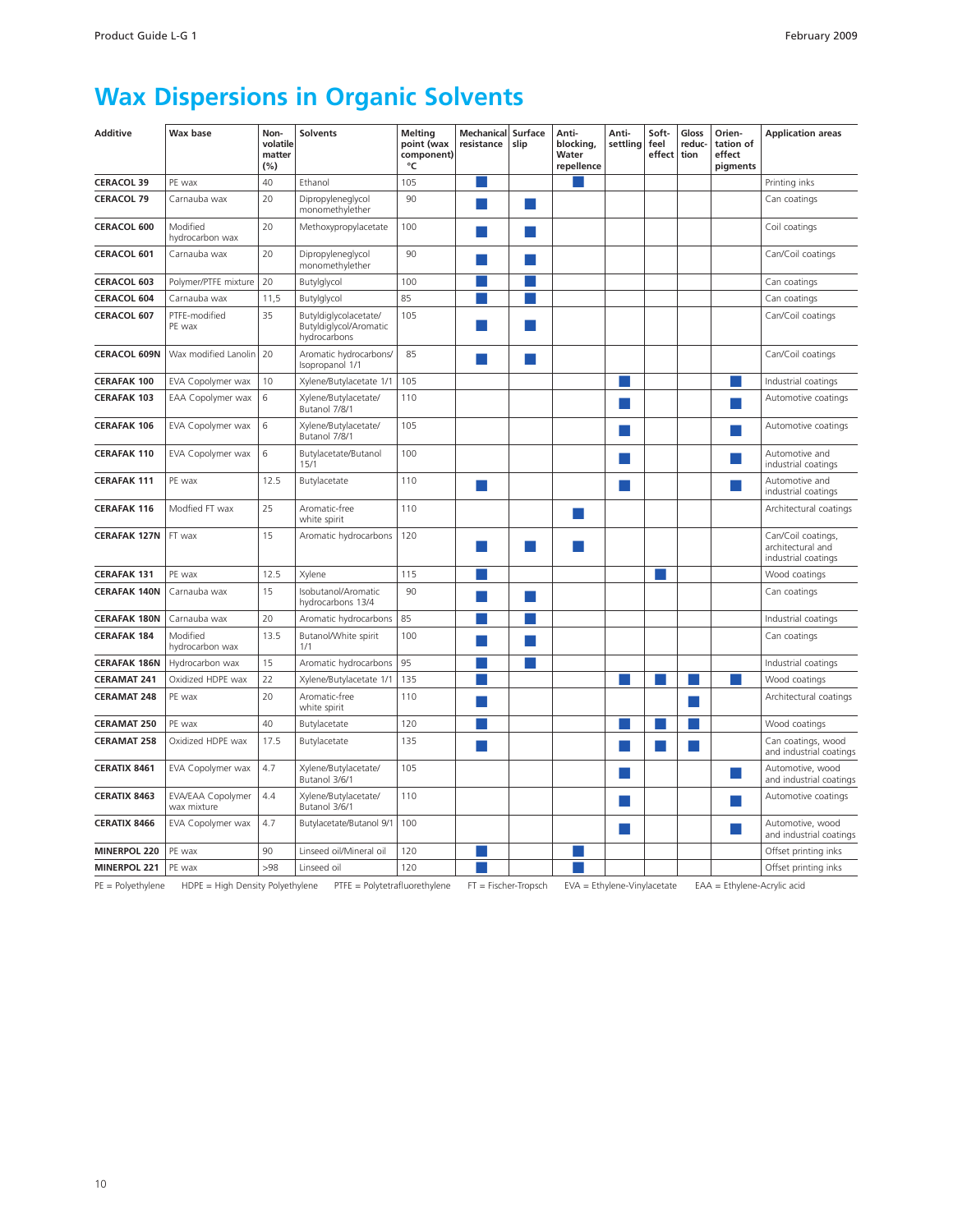#### <span id="page-9-0"></span>**Micronized Wax Additives**

| <b>Additive</b>      | Wax base                                    | $(\mu m)$       | <b>Particle size</b> |     | <b>Melting</b><br>point  | Mecha-<br>nical | Surface<br>slip        | Anti-<br>Slip | Soft-<br>feel | Gloss<br>reduc- | Sand-<br>ability | Structure/<br><b>Texture</b> | Out-<br>gassing          | Pigment<br>wetting       | <b>Coating systems</b>      |                        |              | <b>Application areas</b>                                                                  |
|----------------------|---------------------------------------------|-----------------|----------------------|-----|--------------------------|-----------------|------------------------|---------------|---------------|-----------------|------------------|------------------------------|--------------------------|--------------------------|-----------------------------|------------------------|--------------|-------------------------------------------------------------------------------------------|
|                      |                                             | D <sub>10</sub> | <b>D50</b>           | D90 | (wax<br>compo-<br>nent)  | resist-<br>ance |                        |               | effect        | tion            |                  |                              | of<br>powder<br>coatings | in<br>powder<br>coatings | Pow<br>der<br>coat-<br>ings | Sol-<br>vent-<br>borne | Aque-<br>ous |                                                                                           |
| AQUAFLOUR 400        | Modified<br>PE wax/poly-<br>mer mixture     | 1               | 6                    | 14  | 115                      | m.              |                        |               |               |                 |                  |                              |                          |                          |                             |                        |              | Wood, archi-<br>tectural, industrial<br>coatings                                          |
| <b>CERAFLOUR 913</b> | PP wax                                      | 7               | 18                   | 31  | 160                      |                 |                        |               |               | M               |                  | k.                           |                          |                          |                             | m.                     |              | Wood and<br>industrial coatings                                                           |
| <b>CERAFLOUR 914</b> | PP wax                                      | 12              | 24                   | 36  | 160                      |                 |                        |               |               |                 |                  |                              |                          |                          |                             |                        |              | Wood and                                                                                  |
| <b>CERAFLOUR 915</b> | PP wax                                      | 14              | 34                   | 57  | 160                      |                 |                        |               |               |                 |                  |                              |                          |                          |                             |                        | ×            | industrial coatings<br>Wood and                                                           |
| <b>CERAFLOUR 916</b> | Modified<br>HDPE wax/<br>polymer<br>mixture | 17              | 46                   | 82  | 135                      |                 |                        |               |               |                 |                  |                              |                          |                          |                             |                        |              | industrial coatings<br>Wood and<br>industrial coatings                                    |
| <b>CERAFLOUR 920</b> | Organic<br>polymer                          | 1               | 5                    | 13  | $\overline{\phantom{0}}$ | ×.              |                        |               |               |                 |                  |                              |                          |                          |                             |                        |              | Printing inks,<br>wood, archi-<br>tectural, industrial<br>coatings                        |
| <b>CERAFLOUR 928</b> | Modified PE<br>wax                          | $\overline{2}$  | 8                    | 15  | 115                      | ×               |                        |               |               |                 |                  |                              |                          |                          |                             |                        |              | Wood and<br>industrial<br>coatings, Can<br>coatings, over-<br>print varnishes             |
| <b>CERAFLOUR 940</b> | FT wax                                      | 2               | 6                    | 12  | 115                      | m.              |                        |               |               |                 |                  |                              |                          |                          |                             |                        |              | Printing inks                                                                             |
| <b>CERAFLOUR 950</b> | Modified<br>HDPE wax                        | 2               | 9                    | 15  | 135                      | <b>STATE</b>    |                        |               |               |                 |                  |                              |                          |                          |                             |                        |              | Printing inks,<br>wood, industrial<br>coatings                                            |
| <b>CERAFLOUR 960</b> | Modified<br>amide wax                       | 1               | $\overline{4}$       | 11  | 145                      |                 |                        |               |               |                 |                  |                              | <b>ST</b>                | $\sim$                   | ×                           |                        |              | Powder coatings                                                                           |
| <b>CERAFLOUR 961</b> | Modified                                    | $\overline{2}$  | 5                    | 10  | 140                      | ×               |                        |               |               |                 |                  |                              |                          |                          |                             |                        |              | Powder coatings                                                                           |
| <b>CERAFLOUR 962</b> | PE wax<br>Modified                          | 2               | 9                    | 24  | 140                      | ×.              | <b>Service Service</b> |               |               |                 |                  |                              | a l                      |                          |                             |                        |              | Powder coatings                                                                           |
| <b>CERAFLOUR 965</b> | PE wax<br>PTFE                              | 8               | 31                   | 80  | $\overline{a}$           |                 |                        |               |               |                 |                  |                              |                          |                          |                             |                        |              | Powder coatings                                                                           |
| <b>CERAFLOUR 967</b> | Synthetic                                   | $\overline{a}$  | $\overline{a}$       | 300 | L                        |                 |                        |               |               |                 |                  |                              |                          |                          |                             |                        |              | Powder coatings                                                                           |
| <b>CERAFLOUR 968</b> | polymer<br>PTFE modified 2                  |                 | 6                    | 11  | 115                      |                 |                        |               |               |                 |                  |                              |                          |                          |                             |                        |              | Powder coatings                                                                           |
| <b>CERAFLOUR 969</b> | PE wax<br>PTFE modified 2                   |                 | 6                    | 14  | 115                      |                 |                        |               |               |                 |                  |                              |                          |                          |                             |                        |              | Powder coatings                                                                           |
| <b>CERAFLOUR 970</b> | PE wax<br>PP wax                            | 2               | 9                    | 14  | 160                      |                 |                        |               |               | ٠               |                  |                              |                          |                          |                             | ٠                      |              | Wood and                                                                                  |
| <b>CERAFLOUR 981</b> | PTFE                                        | $\mathbf{1}$    | 3                    | 8   |                          | ×.              |                        |               |               |                 |                  |                              |                          |                          |                             |                        |              | industrial coatings<br>Can/Coil coatings,<br>wood and<br>industrial coatings              |
| <b>CERAFLOUR 988</b> | Amide<br>modified<br>PE wax                 | $\mathbf{1}$    | 6                    | 13  | 140                      | ×.              |                        |               |               |                 |                  |                              |                          |                          |                             |                        |              | Wood and indus-<br>trial<br>coatings                                                      |
| <b>CERAFLOUR 990</b> | PE wax                                      | 3               | 6                    | 12  | 115                      |                 |                        |               |               |                 |                  |                              |                          |                          |                             |                        |              | Architectural and                                                                         |
| <b>CERAFLOUR 991</b> | PE wax                                      | $\overline{2}$  | 5                    | 9   | 115                      |                 |                        |               |               |                 |                  |                              |                          |                          |                             |                        |              | industrial coatings<br>Can/Coil coatings,<br>wood and<br>industrial coatings              |
| <b>CERAFLOUR 993</b> | Amide wax                                   | 3               | 13                   | 31  | 145                      |                 |                        |               |               |                 | <b>COL</b>       |                              | ٠                        | m.                       | ×.                          |                        |              | Wood and<br>industrial coatings                                                           |
| <b>CERAFLOUR 994</b> | Amide wax                                   | $\mathbf{1}$    | 5                    | 10  | 145                      |                 |                        |               |               |                 | m.               |                              | ٠                        | m.                       | n a                         | <b>COL</b>             |              | Can coatings,<br>wood and<br>industrial coatings                                          |
| <b>CERAFLOUR 995</b> | PE wax/Amide 2<br>wax mixture               |                 | 6                    | 11  | 140                      | <b>College</b>  |                        |               | ×.            |                 |                  |                              | ٠                        | ٠                        | <b>STAR</b>                 | <b>College</b>         |              | Wood, architectu-<br>ral, indus-<br>trial coatings                                        |
| <b>CERAFLOUR 996</b> | PTFE modified 2<br>PE wax                   |                 | 6                    | 11  | 115                      | m.              | ×                      |               |               |                 |                  |                              |                          |                          |                             | ×.                     |              | Can/Coil coatings,<br>wood, archi-<br>tectural, industrial<br>coatings                    |
| <b>CERAFLOUR 997</b> | PTFE modified 2<br>PE wax                   |                 | $\overline{7}$       | 13  | 115                      | m.              |                        |               |               |                 |                  |                              |                          |                          |                             |                        |              | Can/Coil coatings,<br>wood coatings,<br>architectural<br>coatings, industrial<br>coatings |
| <b>CERAFLOUR 998</b> | PTFE modified 2<br>PE wax                   |                 | 5                    | 9   | 115                      | m.              | ×                      |               |               |                 |                  |                              |                          |                          |                             |                        |              | Coil/Can coatings,<br>wood, archi-<br>tectural, industrial<br>coatings                    |

PE = Polyethylene HDPE = High Density Polyethylene PP = Polypropylene PTFE = Polytetrafluorethylene FT = Fischer-Tropsch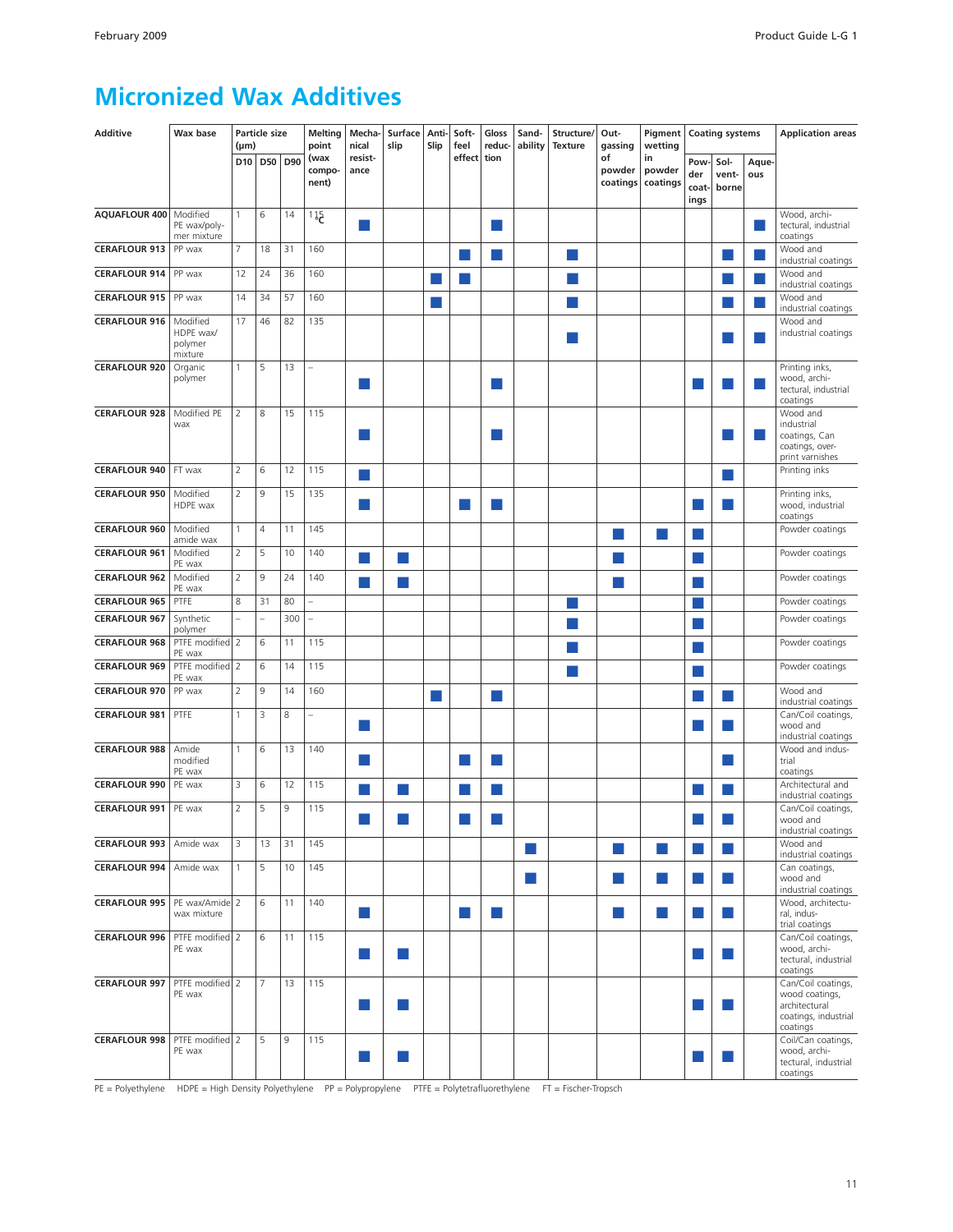#### <span id="page-10-0"></span>**Silicone Defoamers**

| <b>Additive</b>  | Composition |                        |          |                                                     | Non-               | <b>Recommended for</b>                                                                                         |                                                                                                                |               | <b>Properties/Application areas</b> |       |          |                                                                         |  |
|------------------|-------------|------------------------|----------|-----------------------------------------------------|--------------------|----------------------------------------------------------------------------------------------------------------|----------------------------------------------------------------------------------------------------------------|---------------|-------------------------------------|-------|----------|-------------------------------------------------------------------------|--|
|                  | Poly-       | Hydro-                 | Polymers | Solvents/Carrier                                    | volatile<br>matter | <b>Aqueous systems</b>                                                                                         |                                                                                                                |               | Solvent-borne systems               |       | Solvent- |                                                                         |  |
|                  | siloxane    | phobic<br>particles    |          |                                                     | $(\%)$             | <b>Emulsions Amine-</b>                                                                                        | neutral-<br>ized                                                                                               | Non-<br>polar | Medium-<br>polar                    | Polar | free     |                                                                         |  |
| <b>BYK-017</b>   |             | ×                      |          | $\overline{a}$                                      | >98                | a.                                                                                                             | - 1                                                                                                            |               |                                     |       |          | Millbase defoamer for glycol pastes<br>and aqueous pigment concentrates |  |
| <b>BYK-018</b>   |             | ×                      |          |                                                     | >97                | ×.                                                                                                             |                                                                                                                |               |                                     |       |          | Specifically for emulsion lacquers<br>with low PVC                      |  |
| <b>BYK-019</b>   |             |                        |          | Dipropyleneglycol<br>monomethylether                | 60                 |                                                                                                                |                                                                                                                |               |                                     |       |          | For PU and PU/Acrylate systems                                          |  |
| <b>BYK-020</b>   |             |                        |          | Butylglycol/Ethylhexanol/<br>White spirit 6/2/1     | 10                 |                                                                                                                | m.                                                                                                             |               |                                     |       |          | Also for aqueous UV systems                                             |  |
| <b>BYK-021</b>   |             | ×                      |          | Polyglycol                                          | >97                | and the state of the state of the state of the state of the state of the state of the state of the state of th |                                                                                                                |               |                                     |       |          | PVC 18-25, also for airless<br>application                              |  |
| <b>BYK-022</b>   |             |                        |          | Polyglycol                                          | >97                | <b>Service Service</b>                                                                                         | a s                                                                                                            |               |                                     |       |          | PVC 18-25, highly effective<br>against micro foam                       |  |
| <b>BYK-023</b>   |             |                        |          | Water                                               | 18.5               |                                                                                                                |                                                                                                                |               |                                     |       |          | PVC 30-50                                                               |  |
| <b>BYK-024</b>   |             | <b>Service Service</b> |          | Polyglycol                                          | >96                |                                                                                                                |                                                                                                                |               |                                     |       |          | <b>PVC 0-25</b>                                                         |  |
| <b>BYK-025</b>   |             |                        |          | Dipropyleneglycol<br>monomethylether                | 18.5               |                                                                                                                | ×.                                                                                                             |               |                                     |       |          | Very easy incorporation<br>(specifically for curtain coaters)           |  |
| <b>BYK-028</b>   |             | ×                      |          | Polyglycol                                          | >98                |                                                                                                                | a s                                                                                                            |               |                                     |       |          | Standard silicone defoamer for<br>aqueous systems                       |  |
| <b>BYK-044</b>   |             |                        |          | Water                                               | 57                 |                                                                                                                | l a l                                                                                                          |               |                                     |       |          | Millbase defoamer for glycol pastes<br>and aqueous pigment concentrates |  |
| <b>BYK-045</b>   |             |                        |          | Water                                               | 8.5                |                                                                                                                |                                                                                                                |               |                                     |       |          | For plasters and non-pigmented<br>systems                               |  |
| <b>BYK-060 N</b> |             |                        |          | Diisobutylketone                                    | 2.8                |                                                                                                                |                                                                                                                | m.            | ×                                   | ×     |          | Broad effectivity in solvent-borne<br>systems                           |  |
| <b>BYK-065</b>   |             |                        |          | Cyclohexanone                                       | 0.7                |                                                                                                                |                                                                                                                |               |                                     |       |          |                                                                         |  |
| <b>BYK-066 N</b> |             |                        |          | Diisoutylketone                                     | 0.7                |                                                                                                                |                                                                                                                |               |                                     |       |          | Standard silicone defoamer for<br>solvent-borne systems                 |  |
| <b>BYK-067 A</b> |             |                        |          | Propyleneglycol                                     | 89                 |                                                                                                                |                                                                                                                | <b>ST</b>     | ×.                                  | a l   |          | Solvent-free and odor-free version<br>of BYK-066 N                      |  |
| <b>BYK-070</b>   |             |                        |          | Xylene/Methoxypropylacetate/<br>Butylacetate 10/2/1 | $\overline{9}$     |                                                                                                                |                                                                                                                |               | ×.                                  | m.    |          | For solvent-borne systems with<br>medium to high polarity               |  |
| <b>BYK-071</b>   |             |                        |          | Xylene                                              | 3.5                |                                                                                                                |                                                                                                                | <b>STEP</b>   | ×                                   |       |          | Specifically for low polar wood<br>coatings                             |  |
| <b>BYK-072</b>   |             |                        |          | Xylene/Butanol/<br>Methylisobutylketone 2/1/1       | $\mathbf{1}$       |                                                                                                                |                                                                                                                |               |                                     |       |          | Complies with FDA § 175.300                                             |  |
| <b>BYK-077</b>   |             |                        |          | Alkylbenzenes                                       | 52                 |                                                                                                                |                                                                                                                |               |                                     |       |          | Gives also good leveling                                                |  |
| <b>BYK-080 A</b> |             |                        |          | Propyleneglycol                                     | 87.5               |                                                                                                                | <b>Service Service</b>                                                                                         |               |                                     |       |          |                                                                         |  |
| <b>BYK-085</b>   |             |                        |          |                                                     | >98                |                                                                                                                |                                                                                                                |               |                                     |       |          | Solvent-free version of BYK-077                                         |  |
| <b>BYK-088</b>   |             |                        |          | Isoparaffine                                        | 3.3                |                                                                                                                |                                                                                                                |               |                                     |       |          | Complies with FDA § 175.300                                             |  |
| <b>BYK-093</b>   |             | ×                      |          | Polyglycol                                          | >98                | <b>Service Service</b>                                                                                         | <b>Service Service</b>                                                                                         |               |                                     |       |          | Excellent effectivity and broad<br>compatibility                        |  |
| <b>BYK-094</b>   |             |                        |          | Polyglycol                                          | >96                |                                                                                                                |                                                                                                                |               |                                     |       |          |                                                                         |  |
| <b>BYK-141</b>   |             |                        |          | Alkylbenzenes/Isobutanol 11/2                       | 3.2                |                                                                                                                |                                                                                                                |               |                                     |       |          |                                                                         |  |
| BYK-1610         | n l         | H                      |          | Water                                               | 17                 | a a                                                                                                            |                                                                                                                |               |                                     |       |          | Emulsion paints with medium<br>PVC, also emulsion plasters              |  |
| BYK-1615         |             | ٠                      |          | Water                                               | 12.5               | ×.                                                                                                             |                                                                                                                |               |                                     |       |          | Highly filled emulsion paints                                           |  |
| BYK-1650         | ٠           | ۰                      |          | Water                                               | 27.5               | ٠                                                                                                              |                                                                                                                |               |                                     |       |          | Emulsions paints with medium<br>PVC (35-70)                             |  |
| BYK-1660         | ×           |                        |          | Water                                               | 27.8               | a.                                                                                                             |                                                                                                                |               |                                     |       |          | High gloss emulsion systems<br>(PVK 20-50)                              |  |
| BYK-1730         |             |                        |          | Polyglycol                                          | 99.2               | ٠                                                                                                              | and the state of the state of the state of the state of the state of the state of the state of the state of th |               |                                     |       |          | VOC free                                                                |  |
| <b>BYK-1770</b>  |             |                        |          |                                                     | >96                | k.                                                                                                             |                                                                                                                |               |                                     |       |          | High build systems (joinery)                                            |  |
| <b>BYK-A 530</b> |             |                        |          | Mixture of hydrocarbons                             | 5                  |                                                                                                                |                                                                                                                |               |                                     |       |          | Specifically for epoxy systems                                          |  |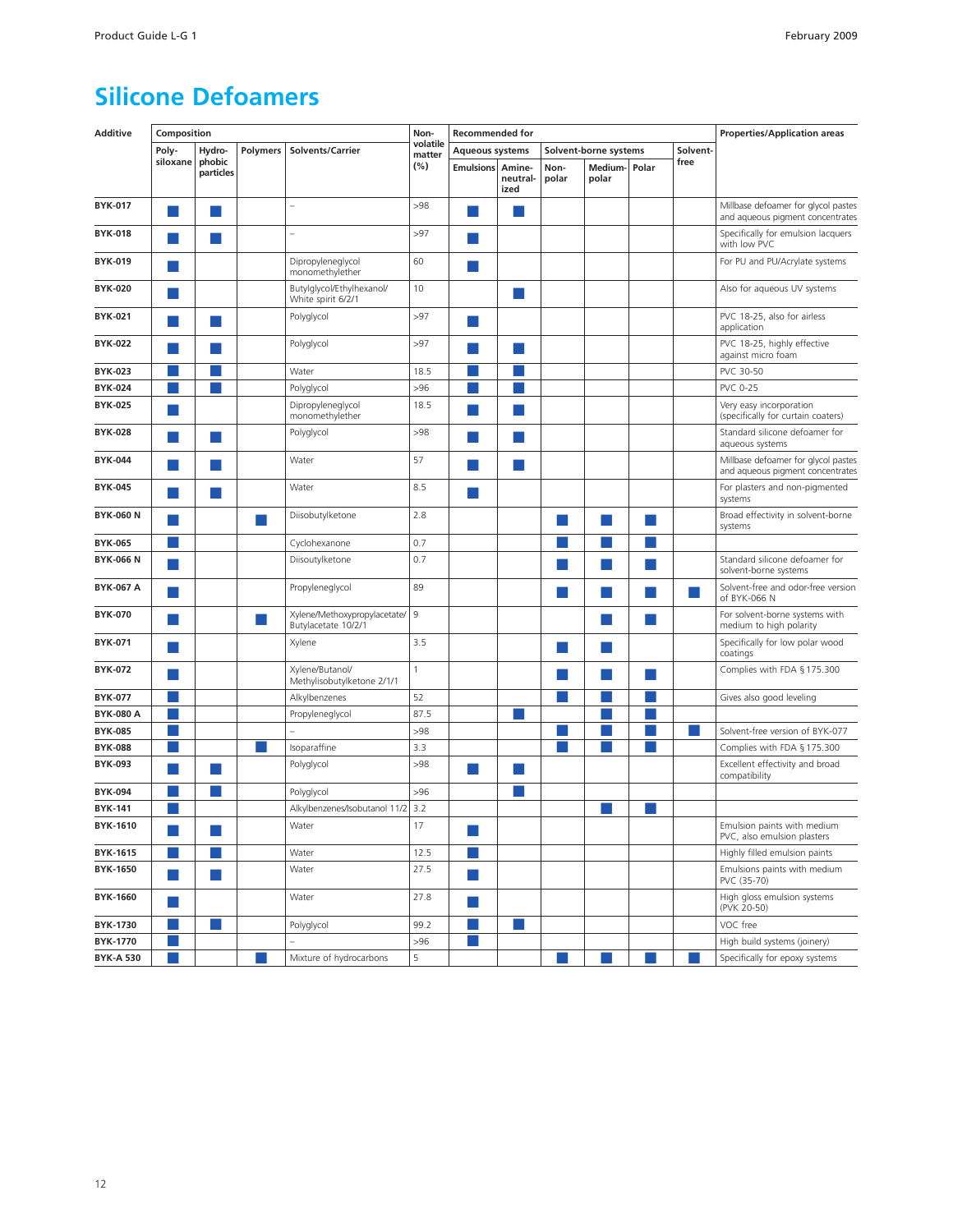## <span id="page-11-0"></span>**Polymer Defoamers (silicone-free)**

| <b>Additive</b>  | Composition        |                 |                                                             | Non-               | <b>Recommended for</b> |                  |               |                       | <b>Properties/Application areas</b> |          |                                                                                                                            |  |  |
|------------------|--------------------|-----------------|-------------------------------------------------------------|--------------------|------------------------|------------------|---------------|-----------------------|-------------------------------------|----------|----------------------------------------------------------------------------------------------------------------------------|--|--|
|                  | Hydro-             | <b>Polymers</b> | <b>Solvents</b>                                             | volatile<br>matter | <b>Aqueous systems</b> |                  |               | Solvent-borne systems |                                     | Solvent- |                                                                                                                            |  |  |
|                  | phobc<br>particles |                 |                                                             | (%)                | <b>Emulsions Amine</b> | neutral-<br>ized | Non-<br>polar | Medium-<br>polar      | Polar                               | free     |                                                                                                                            |  |  |
| <b>BYK-011</b>   |                    |                 | Hydrocarbons/Ethylhexanol<br>21/1                           | 29                 |                        |                  |               |                       |                                     |          | Excellent effectivity in aqueous 2-pack<br>PU systems                                                                      |  |  |
| <b>BYK-012</b>   |                    |                 |                                                             | >96                |                        |                  |               |                       |                                     |          | Emulsion paints and plasters with a PVC<br>of 30-85                                                                        |  |  |
| <b>BYK-016</b>   |                    |                 |                                                             | >99                |                        |                  |               |                       |                                     |          | Industrial coatings and printing inks                                                                                      |  |  |
| <b>BYK-051</b>   |                    |                 | White spirit/Glycolic acid<br>butylester/Butylglycol 71/8/1 | 20                 |                        |                  |               |                       |                                     |          | Better compatibility than BYK-052, reduced<br>effectivity                                                                  |  |  |
| <b>BYK-052</b>   |                    |                 | White spirit/Glycolic acid<br>butylester/Butylglycol 71/8/1 | 20                 |                        |                  |               |                       |                                     |          | Standard defoamer for industrial and architec-<br>tural coatings (also available without aromatic<br>solvents as BYK-1752) |  |  |
| <b>BYK-053</b>   |                    |                 | White spirit/Glycolic acid<br>butylester/Butylglycol 71/8/1 | 20                 |                        |                  |               |                       |                                     |          | Less compatible than BYK-052,<br>better effectivity                                                                        |  |  |
| <b>BYK-054</b>   |                    |                 | Isoparaffine                                                | 25                 |                        |                  |               |                       |                                     |          | Especially for 2-pack PU and epoxy systems                                                                                 |  |  |
| <b>BYK-1752</b>  |                    |                 | Isoparaffine                                                | 20                 |                        |                  |               |                       |                                     |          | Version of BYK-052 without aromatic solvents                                                                               |  |  |
| BYK-1790         |                    |                 |                                                             | 100                |                        |                  |               |                       |                                     |          | Specifically for solvent-free radiation<br>curing systems                                                                  |  |  |
| <b>BYK-A 500</b> |                    |                 | Alkylbenzenes/Methoxy-<br>propylacetate 12/1                | 6.5                |                        |                  |               |                       |                                     |          | Especially for polyester systems<br>(wood and furniture coatings)                                                          |  |  |
| <b>BYK-A 501</b> |                    |                 | Alkylbenzenes/Methoxy-<br>propylacetate 8/1                 | 44                 |                        |                  |               |                       |                                     |          | Also for air release and better leveling                                                                                   |  |  |
| <b>BYK-A 535</b> |                    |                 |                                                             | > 99               |                        |                  |               |                       |                                     |          | Especially for 2-pack PU and epoxy systems                                                                                 |  |  |

## **Mineral Oil Defoamers**

| <b>Additive</b> | Composition                          |                               |       |                   |                                 | Non-                      | <b>Recommended for</b>                                |                             | Recom-                |                                |                      |                                      |                            |
|-----------------|--------------------------------------|-------------------------------|-------|-------------------|---------------------------------|---------------------------|-------------------------------------------------------|-----------------------------|-----------------------|--------------------------------|----------------------|--------------------------------------|----------------------------|
|                 | Paraffin<br>based<br>mineral<br>oils | Hydro-<br>phobic<br>particles | Water | Poly-<br>siloxane | Alkyl-<br>phenol-<br>ethoxylate | volatile<br>matter<br>(%) | <b>Emulsion</b><br>paints,<br>exterior<br>wall paints | <b>Emulsion</b><br>plasters | Emulsion<br>adhesives | <b>Industrial</b><br>emulsions | Emulsion<br>lacquers | Production<br>of emulsion<br>binders | mended<br><b>PVC</b> range |
| <b>BYK-031</b>  |                                      |                               |       |                   |                                 | 53                        |                                                       |                             |                       |                                |                      |                                      | 50-85                      |
| <b>BYK-033</b>  |                                      |                               |       |                   |                                 | >97                       |                                                       |                             |                       |                                |                      |                                      | 35-70                      |
| <b>BYK-034</b>  |                                      |                               |       |                   |                                 | >97                       |                                                       |                             |                       |                                |                      |                                      | 20-70                      |
| <b>BYK-035</b>  |                                      |                               |       |                   |                                 | >97                       |                                                       |                             |                       |                                |                      |                                      | 20-40                      |
| <b>BYK-037</b>  |                                      |                               |       |                   |                                 | 53.5                      |                                                       |                             |                       |                                |                      |                                      | 50-85                      |
| <b>BYK-038</b>  |                                      |                               |       |                   |                                 | >96                       |                                                       |                             |                       |                                |                      |                                      | 20-70                      |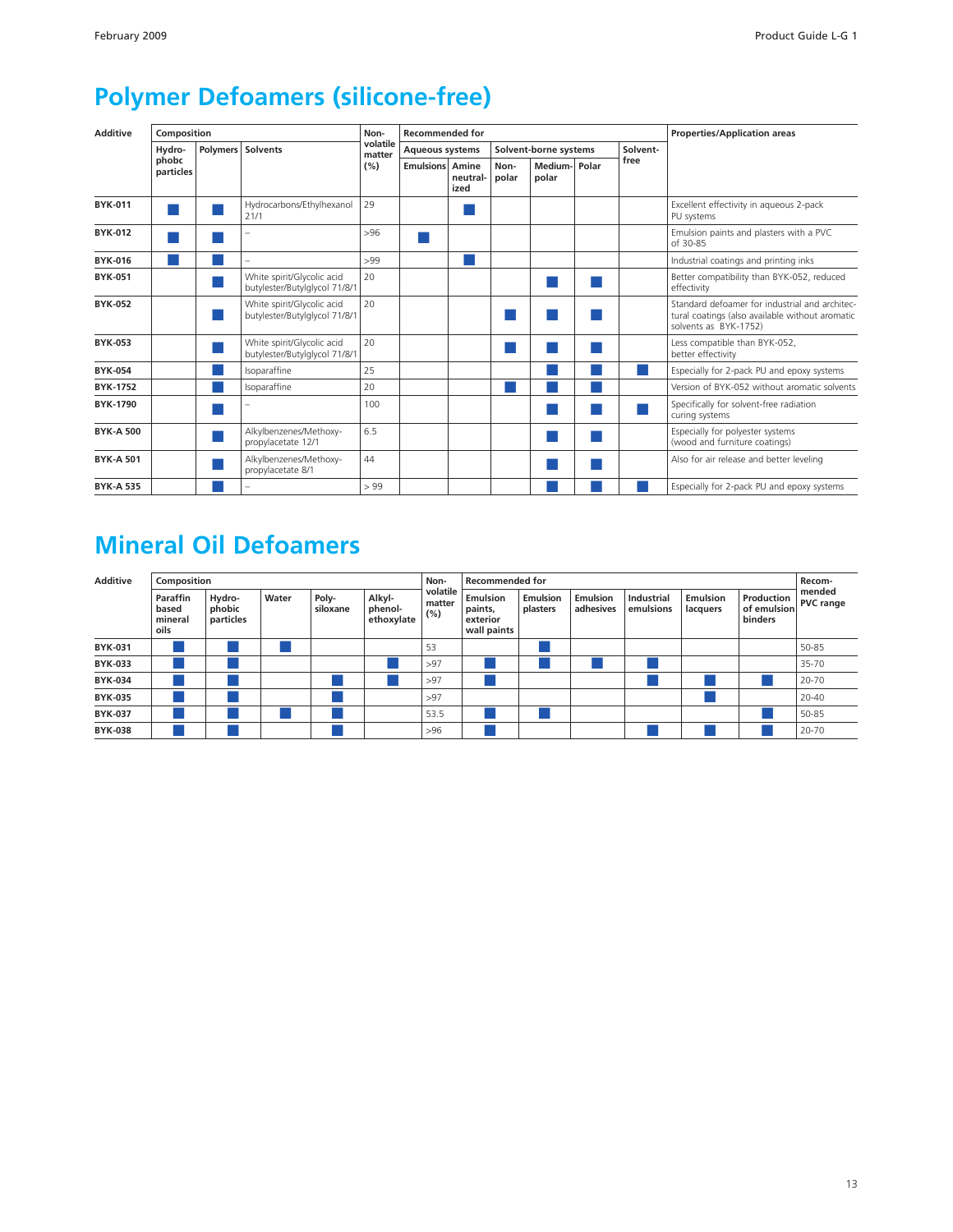## **Rheology Additives (liquid)**

| <b>Additive</b>  | Composition                                                 | Non-               | Active           | <b>Solvents</b>                           | <b>Recommended for</b> |               |                       |       | <b>Properties/Application areas</b>                                                                |  |
|------------------|-------------------------------------------------------------|--------------------|------------------|-------------------------------------------|------------------------|---------------|-----------------------|-------|----------------------------------------------------------------------------------------------------|--|
|                  |                                                             | volatile<br>matter | substance<br>(%) |                                           | <b>Aqueous</b>         |               | Solvent-borne systems |       |                                                                                                    |  |
|                  |                                                             | (%)                |                  |                                           | systems                | Non-<br>polar | Medium-<br>polar      | Polar |                                                                                                    |  |
| <b>BYK-405</b>   | Polyhydroxycarboxylic<br>acid amides                        | 52                 |                  | Xylene/Alkylbenzenes/<br>Isobutanol 5/4/1 |                        |               |                       |       | Enhances thixotropy in systems that contain<br>pyrogenic silica                                    |  |
| <b>BYK-410</b>   | Modified urea                                               | 52                 |                  | N-Methylpyrrolidone                       |                        |               |                       |       | Creates thixotropy. Avoids settling/sagging<br>while maintaining good leveling and air<br>release  |  |
| <b>BYK-411</b>   | Modified urea                                               | 27                 |                  | N-Methylpyrrolidone                       |                        |               |                       |       | Creates thixotropy. Avoids settling/sagging<br>while maintaining good leveling and air<br>release  |  |
| <b>BYK-420</b>   | Modified urea                                               | 52                 |                  | N-Methylpyrrolidone                       |                        |               |                       |       | Creates thixotropy. Especially useful to avoid<br>settling in aqueous pigment slurries             |  |
| <b>BYK-425</b>   | Urea modified polyurethane                                  |                    | 50               | Polypropylene glycol 600                  |                        |               |                       |       | Creates pseudoplasticity; fast viscosity recovery<br>after shearing gives excellent sag resistance |  |
| <b>BYK-428</b>   | Highly branched polyurethane                                |                    | 25               | Water/Ethoxylates                         |                        |               |                       |       | High shear thickener                                                                               |  |
| <b>BYK-430</b>   | High molecular urea modified   30<br>medium polar polyamide |                    |                  | Isobutanol/Solvent<br>naphtha 9/1         |                        |               |                       |       | Creates pseudoplasticity; fast viscosity recovery<br>after shearing gives excellent sag resistance |  |
| <b>BYK-431</b>   | High molecular urea modified 25<br>non polar polyamide      |                    |                  | Isobutanol/<br>Monophenylglycol 9/1       |                        |               |                       |       | Creates pseudoplasticity; fast viscosity recovery<br>after shearing gives excellent sag resistance |  |
| <b>BYK-E 410</b> | Modified urea                                               | 52                 |                  | N-Ethylpyrrolidone                        |                        |               |                       |       | NMP free version of BYK-410                                                                        |  |
| <b>BYK-E 411</b> | Modified urea                                               | 27                 |                  | N-Ethylpyrrolidone                        |                        |               |                       |       | NMP free version of BYK-411                                                                        |  |
| <b>BYK-E 420</b> | Modified urea                                               | 52                 |                  | N-Ethylpyrrolidone                        |                        |               |                       |       | NMP free version of BYK-420                                                                        |  |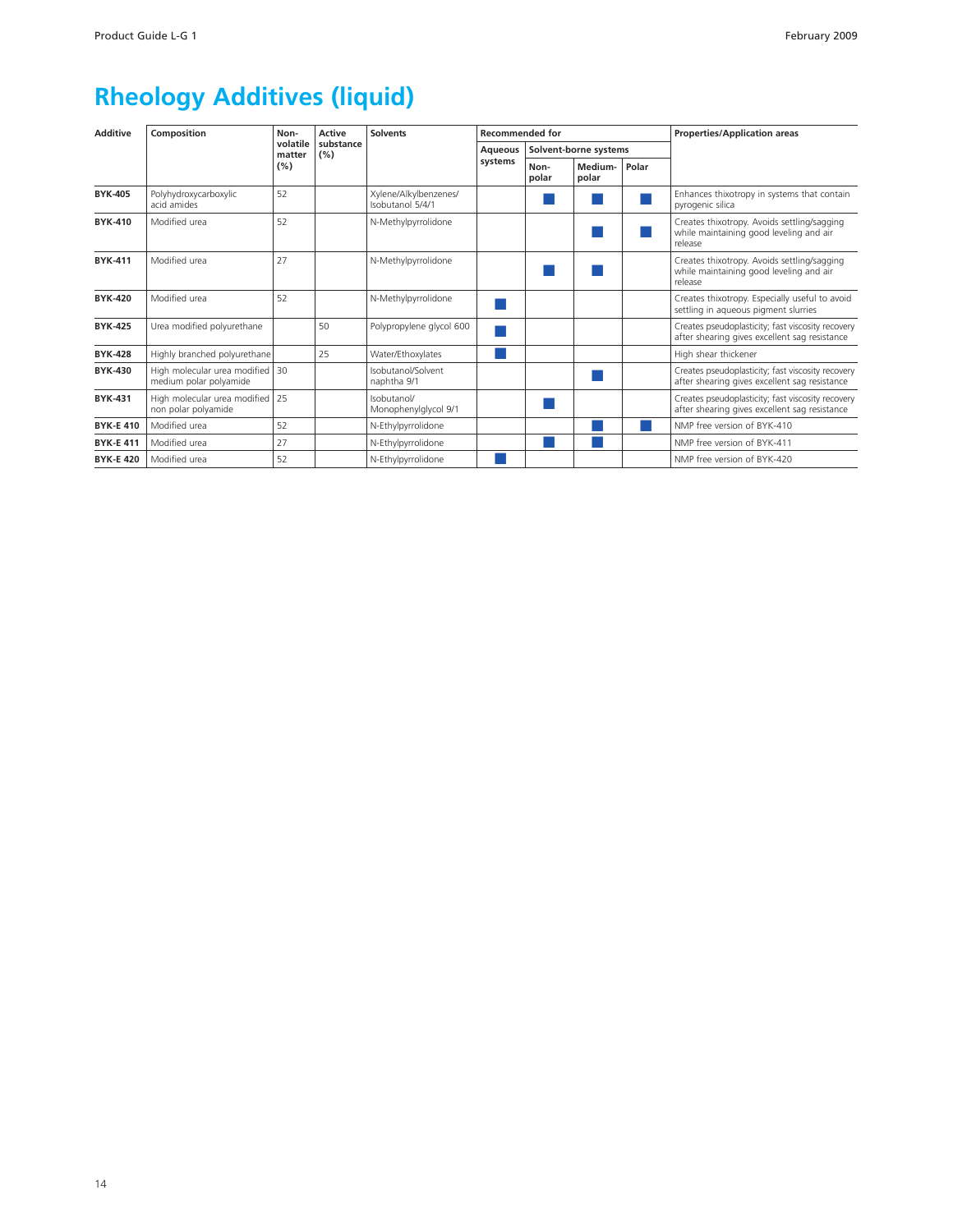### **Inorganic UV Absorbers**

| <b>Additive</b> | Composition                   | Non-                      | Carrier                        | Particle       | Particle                   | <b>Recommended for</b> |                          | <b>Application areas</b>                                                                   |  |
|-----------------|-------------------------------|---------------------------|--------------------------------|----------------|----------------------------|------------------------|--------------------------|--------------------------------------------------------------------------------------------|--|
|                 |                               | volatile<br>matter<br>(%) |                                | content<br>(%) | size<br><b>D50</b><br>(nm) | <b>Aqueous systems</b> | Solvent-borne<br>systems |                                                                                            |  |
| NANOBYK-3810    | Cerium oxide<br>nanoparticles | 22                        | Water                          | 18             | 10                         |                        |                          | Wood care                                                                                  |  |
| NANOBYK-3812    | Cerium oxide<br>nanoparticles | 47                        | Aromatic-free<br>white spirits | 30             | 10                         |                        |                          | Wood care                                                                                  |  |
| NANOBYK-3820    | Zinc oxide nanoparticles      | 45                        | Water                          | 40             | 20                         |                        |                          | Transparent wood and furniture coatings,<br>Transparent architectural coatings (wood care) |  |
| NANOBYK-3821    | Zinc oxide nanoparticles      | 44                        | Methoxy-<br>propylacetate      | 40             | 20                         |                        |                          | Solvent-borne wood and industrial coatings                                                 |  |
| NANOBYK-3840    | Zinc oxide nanoparticles      | 44                        | Water                          | 40             | 40                         |                        |                          | Transparent wood and furniture coatings,<br>Transparent architectural coatings (wood care) |  |
| NANOBYK-3841    | Zinc oxide nanoparticles      | 44                        | Methoxy-<br>propylacetate      | 40             | 40                         |                        |                          | Wood care                                                                                  |  |
| NANOBYK-3842    | Zinc oxide nanoparticles      | 47                        | Aromatic-free<br>white spirits | 40             | 40                         |                        |                          | Wood care                                                                                  |  |
| NANOBYK-3860    | Zinc oxide nanoparticles      | 55                        | Water                          | 50             | 60                         |                        |                          | Pigmented systems, Thin transparent<br>architectural coatings (wood care)                  |  |

All UV absorbers can be used in combination with radical scavengers (HALS).

#### **Adhesion Promoters**

| <b>Additive</b> | Composition                                              | Acid<br>value | Non-<br>volatile | <b>Solvents</b>                                    | <b>Recommended for</b> |                  |                   | <b>Application areas</b>                                                         |  |
|-----------------|----------------------------------------------------------|---------------|------------------|----------------------------------------------------|------------------------|------------------|-------------------|----------------------------------------------------------------------------------|--|
|                 |                                                          | (mg           | matter           |                                                    | <b>Aqueous systems</b> |                  | Solvent-<br>borne |                                                                                  |  |
|                 |                                                          | KOH/q         | (%)              |                                                    | <b>Emulsions Amine</b> | neutral-<br>ized | baking<br>systems |                                                                                  |  |
| <b>BYK-4500</b> | High molecular weight $\vert - \vert$<br>block copolymer |               | 40               | 2,2,4-Trimethyl-1,3-pentanediol<br>monoisobutyrate |                        |                  |                   | Aqueous decorative coatings that are applied<br>onto aged pigmented alkyd paints |  |
| BYK-4510        | Copolymer with acidic   30<br>groups                     |               | 80               | Methoxypropanol                                    |                        |                  |                   | Baking systems for metallic substrates                                           |  |

#### **Other Additives**

| <b>Additive</b>         | Composition                                                                  | Non-                     | Acid                     | <b>Solvents</b>                                       | Acid         | Amine                    | <b>Recommended for</b> |               |                       |       |          | <b>Properties</b>                                                                           |
|-------------------------|------------------------------------------------------------------------------|--------------------------|--------------------------|-------------------------------------------------------|--------------|--------------------------|------------------------|---------------|-----------------------|-------|----------|---------------------------------------------------------------------------------------------|
|                         |                                                                              | volatile<br>matter       | con-<br>tent             |                                                       | value<br>(mg | value<br>(mg             | <b>Aqueous</b>         |               | Solvent-borne systems |       | Powder   |                                                                                             |
|                         |                                                                              | (%)                      | (%)                      |                                                       | $KOH/q$ )    | KOH/q                    | systems                | Non-<br>polar | Medium-<br>polar      | Polar | coatings |                                                                                             |
| BYK-3950 P              | Copolymer with<br>pigment affinic groups                                     | 100                      | L.                       |                                                       |              |                          |                        |               |                       |       |          | Processing additive                                                                         |
| <b>BYK-3951 P</b>       | Copolymer with<br>pigment affinic groups                                     | 100                      | $=$                      |                                                       |              |                          |                        |               |                       |       |          | Processing additive                                                                         |
| BYK-CATALYST 450        | Amine salt of<br>para-toluene<br>sulfonic acid                               | 26.5                     | 20                       | Methoxypropanol/<br>Propylene glycol/<br>Water 64/5/3 | 60           | 10                       |                        | a l           |                       |       |          | Blocked acid catalyst                                                                       |
| <b>BYK-CATALYST 451</b> | Amine salt of<br>para-toluene<br>sulfonic acid                               | 26.5                     | 20                       | Propanol/<br>Methanol/<br>Water 58/10/2               | 60           | 10                       |                        | a.            |                       |       |          |                                                                                             |
| BYK-ES 80               | Alkylolammonium salt<br>of an unsaturated<br>acidic carboxylic acid<br>ester | $\overline{\phantom{a}}$ | ÷.                       | Isobutanol                                            | 140          | 140                      |                        |               |                       |       |          | Increases conductivity<br>for electrostatic appli-<br>cation                                |
| <b>BYKANOL-N</b>        | Alkylolammonium salt   8.5<br>of acidic phosphoric<br>acid esters + ketoxime |                          | ÷,                       | Isobutanol/<br>Xylene/Water<br>10/6/1                 | 16           | 17                       |                        | a l           |                       |       |          | Anti-gelling additive<br>and viscosity stabilizer                                           |
| <b>BYKETOL-AO</b>       | Combination of sur-<br>face active low mole-<br>cular weight polymers        | $\varDelta$              | ÷.                       | Methoxypropanol                                       |              | ۳                        |                        |               |                       |       |          | Avoids surface defects<br>in aqueous systems                                                |
| <b>BYKETOL-OK</b>       | Combination of high<br>boiling solvents                                      | <1                       | L.                       | Alkylbenzenes/<br>Diisobutylketone/<br>Dipentene      |              |                          |                        |               |                       |       |          | Avoids surface defects<br>in architectural and<br>industrial coatings                       |
| <b>BYKETOL-PC</b>       | Modified urea                                                                | 90                       | $\overline{\phantom{0}}$ | Water                                                 |              |                          |                        |               |                       |       |          | Reduces drying and<br>caking of aqueous<br>pigment concentrates                             |
| <b>BYKETOL-Special</b>  | Combination of high<br>boiling solvents                                      | <1                       | ÷,                       | Alkylbenzenes/<br>Diisobutylketone                    |              |                          |                        |               |                       |       |          | Avoids surface defects<br>in architectural and<br>industrial coatings;<br>contains silicone |
| <b>BYKETOL-WS</b>       | Cobination of surface<br>active low molecular<br>weights polymers            | $\overline{4}$           | ÷.                       | Butylglycol                                           | $\equiv$     | $\overline{\phantom{0}}$ |                        |               |                       |       |          | Avoids surface defects<br>in aqueous systems                                                |